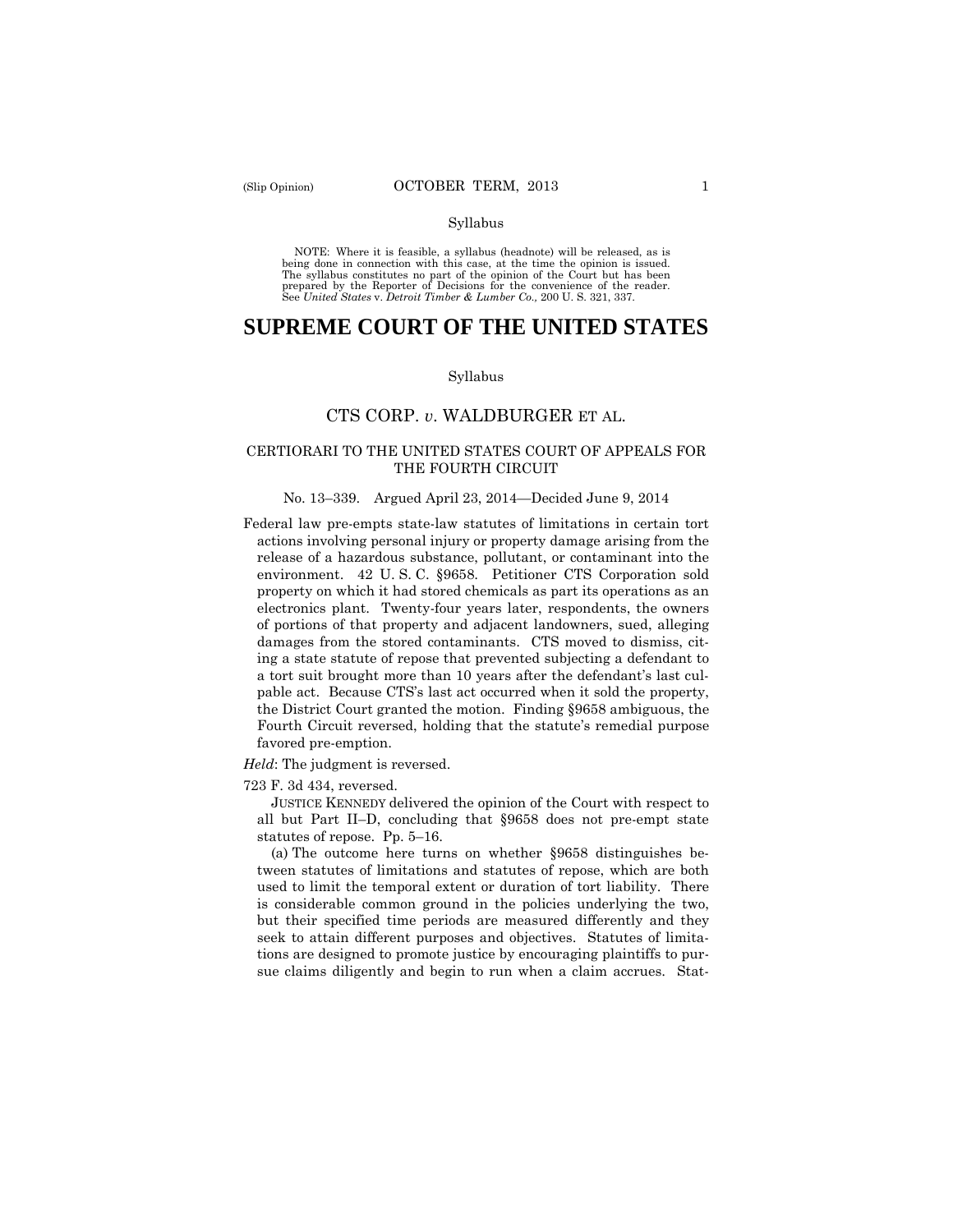#### Syllabus

utes of repose effect a legislative judgment that a defendant should be free from liability after a legislatively determined amount of time and are measured from the date of the defendant's last culpable act or omission. The application of equitable tolling underscores their difference in purpose. Because a statute of limitations' purpose is not furthered by barring an untimely action brought by a plaintiff who was prevented by extraordinary circumstances from timely filing, equitable tolling operates to pause the running of the statute. The purpose of statutes of repose are unaffected by such circumstances, and equitable tolling does not apply. Pp. 5–8.

(b) The text and structure of §9658 resolve this case. Under that provision, pre-emption is characterized as an "[e]xception,"  $§9658(a)(1)$ , to the regular rule that the "the statute of limitations established under State law" applies. The "applicable limitations period," the "commencement date" of which is subject to pre-emption, is defined as "the period specified in a statute of limitations." §9658(b)(2). That term appears four times, and "statute of repose" does not appear at all. While it is apparent from the historical development of the two terms that their general usage has not always been precise, their distinction was well enough established to be reflected in the 1982 Study Group Report that guided §9658's enactment, acknowledged the distinction, and urged the repeal of both types of statutes. Because that distinction is not similarly reflected in §9658, it is proper to conclude that Congress did not intend to preempt statutes of repose.

Other textual features further support this conclusion. It would be awkward to use the singular "applicable limitations period" to mandate pre-emption of two different time periods with two different purposes. And the definition of that limitations period as "the period" during which a "civil action" under state law "may be brought," §9658(b)(2), presupposes that a civil action exists. A statute of repose, in contrast, can prohibit a cause of action from ever coming into existence. Section 9658's inclusion of a tolling rule also suggests that the statute's reach is limited to statutes of limitations, which traditionally have been subject to tolling. Respondents contend that §9658 also effects an implied pre-emption because statutes of repose create an obstacle to Congress' purposes and objectives, see *Wyeth* v. *Levine*, 555 U. S. 555, 563–564. But the level of generality at which the statute's purpose is framed affects whether a specific reading will further or hinder that purpose. Here, where Congress chose to leave many areas of state law untouched, respondents have not shown that statutes of repose pose an unacceptable obstacle to the attainment of statutory purposes. Pp. 8–16.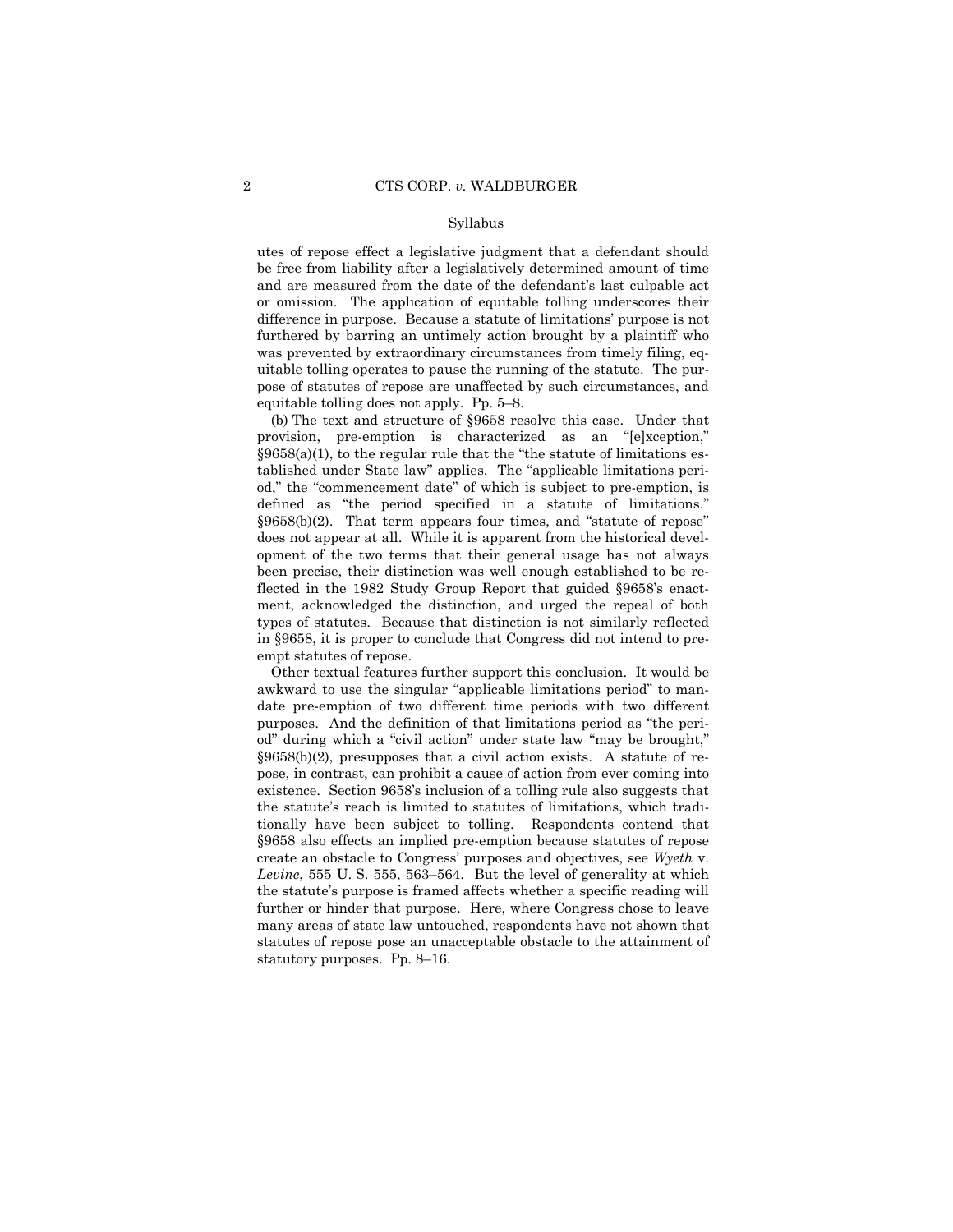# Syllabus

KENNEDY, J., delivered the opinion of the Court, except as to Part ERTS, C. J., and SCALIA, THOMAS, and ALITO, JJ., joined as to all but Part H-D. SOTOMAYOR, and KAGAN, JJ., joined that opinion in full, and ROB-II–D. SCALIA, J., filed an opinion concurring in part and concurring in the judgment, in which ROBERTS, C. J., and THOMAS and ALITO, JJ., joined. GINSBURG, J., filed a dissenting opinion, in which BREYER, J., joined.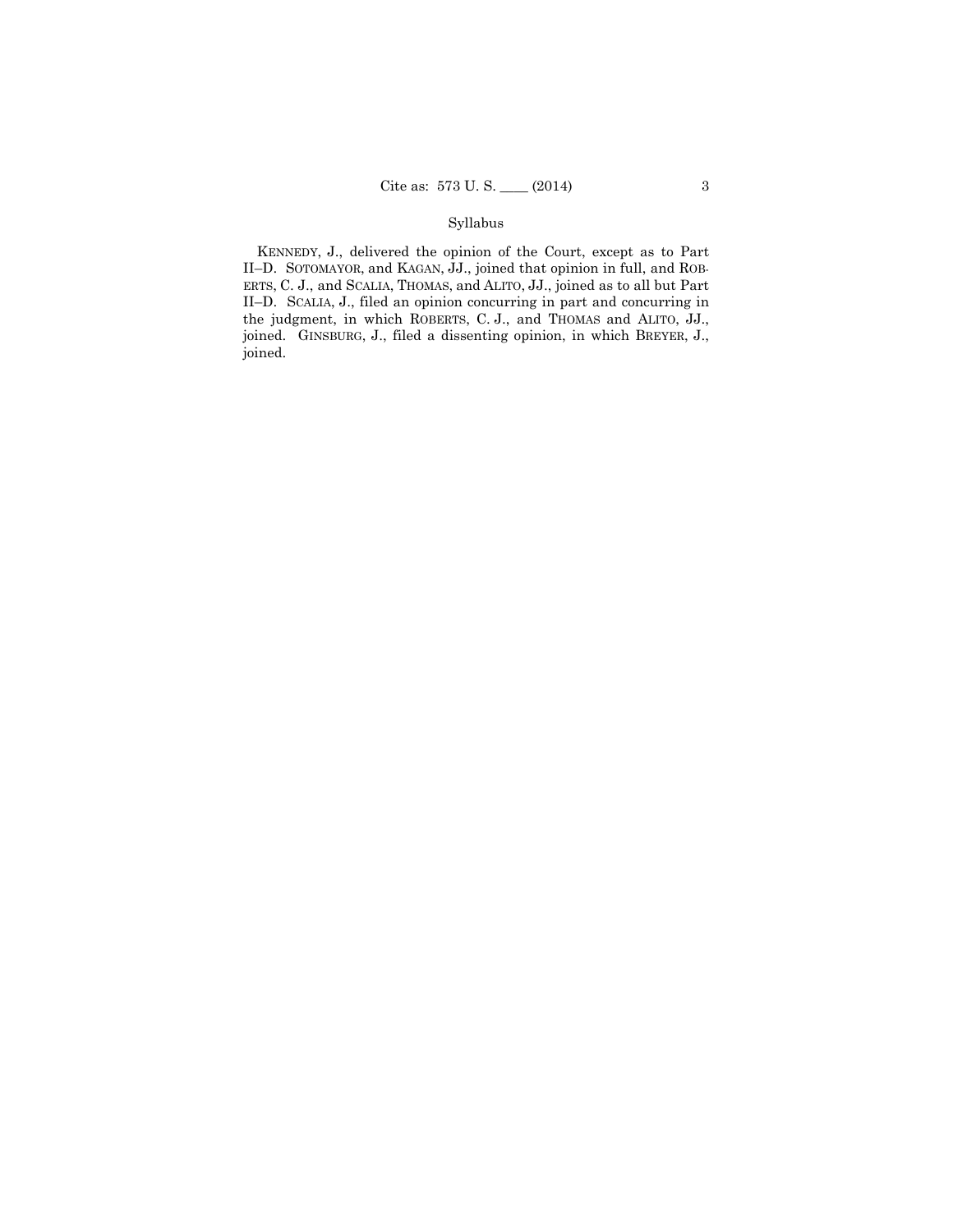preliminary print of the United States Reports. Readers are requested to notify the Reporter of Decisions, Supreme Court of the United States, Wash- ington, D. C. 20543, of any typographical or other formal errors, in order that corrections may be made before the preliminary print goes to press. NOTICE: This opinion is subject to formal revision before publication in the

## $\frac{1}{2}$  ,  $\frac{1}{2}$  ,  $\frac{1}{2}$  ,  $\frac{1}{2}$  ,  $\frac{1}{2}$  ,  $\frac{1}{2}$  ,  $\frac{1}{2}$ **SUPREME COURT OF THE UNITED STATES**

## $\frac{1}{2}$  ,  $\frac{1}{2}$  ,  $\frac{1}{2}$  ,  $\frac{1}{2}$  ,  $\frac{1}{2}$  ,  $\frac{1}{2}$ No. 13–339

# CTS CORPORATION, PETITIONER *v.* PETER WALDBURGER ET AL.

## ON WRIT OF CERTIORARI TO THE UNITED STATES COURT OF APPEALS FOR THE FOURTH CIRCUIT

#### [June 9, 2014]

 JUSTICE KENNEDY delivered the opinion of the Court, except as to Part II–D.

 cable to state-law tort actions in certain circumstances. §9658. Section 9658 applies to statutes of limitations The Comprehensive Environmental Response, Compensation, and Liability Act of 1980 (CERCLA), 94 Stat. 2767, as amended, 42 U. S. C. §9601 *et seq.*, contains a provision that by its terms pre-empts statutes of limitations appligoverning actions for personal injury or property damage arising from the release of a hazardous substance, pollutant, or contaminant into the environment.

Section 9658 adopts what is known as the discovery rule. Under this framework, statutes of limitations in covered actions begin to run when a plaintiff discovers, or reasonably should have discovered, that the harm in question was caused by the contaminant. A person who is exposed to a toxic contaminant may not develop or show signs of resulting injury for many years, and so Congress enacted §9658 out of concern for long latency periods.

It is undoubted that the discovery rule in §9658 preempts state statutes of limitations that are in conflict with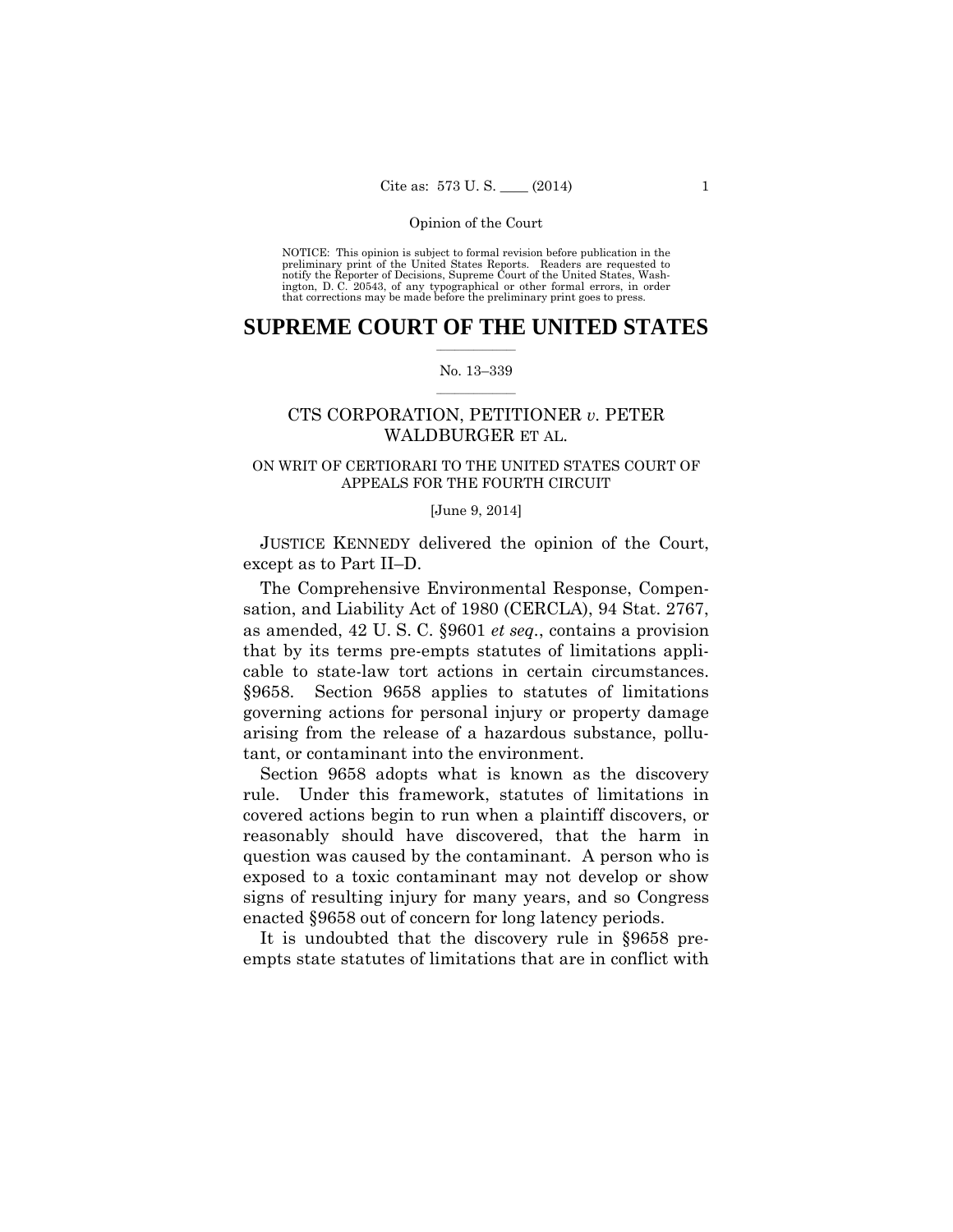its terms. The question presented in this case is whether §9658 also pre-empts state statutes of repose.

A divided panel of the Court of Appeals for the Fourth Circuit held that §9658 does pre-empt statutes of repose. That holding was in error, and, for the reasons that follow, the judgment of the Court of Appeals must be reversed.

## I

Congress enacted CERCLA in 1980 "to promote '"the timely cleanup of hazardous waste sites"' and to ensure that the costs of such cleanup efforts were borne by those responsible for the contamination." *Burlington N. & S. F. R. Co.* v. *United States*, 556 U. S. 599, 602 (2009) (quoting *Consolidated Edison Co. of New York* v. *UGI Utilities, Inc.*, 423 F. 3d 90, 94 (CA2 2005)). The Act provided a federal cause of action to recover costs of cleanup from culpable entities but not a federal cause of action for personal injury or property damage. Instead, CERCLA directed preparation of an expert report to determine "the adequacy of existing common law and statutory remedies in providing legal redress for harm to man and the environment caused by the release of hazardous substances into the environment," including "barriers to recovery posed by existing statutes of limitations."  $42 \text{ U.S. C. }$  \$9651(e)(1),  $(3)(F)$ .

 proposed certain changes to state tort law. Senate Com-The 1982 report resulting from that statutory directive mittee on Environment and Public Works, Superfund Section 301(e) Study Group, Injuries and Damages from Hazardous Wastes—Analysis and Improvement of Legal Remedies, 97th Cong., 2d Sess. (Comm. Print 1982) (hereinafter Study Group Report or Report). As relevant here, the Study Group Report noted the long latency periods involved in harm caused by toxic substances and "recommend[ed] that all states that have not already done so, clearly adopt the rule that an action accrues when the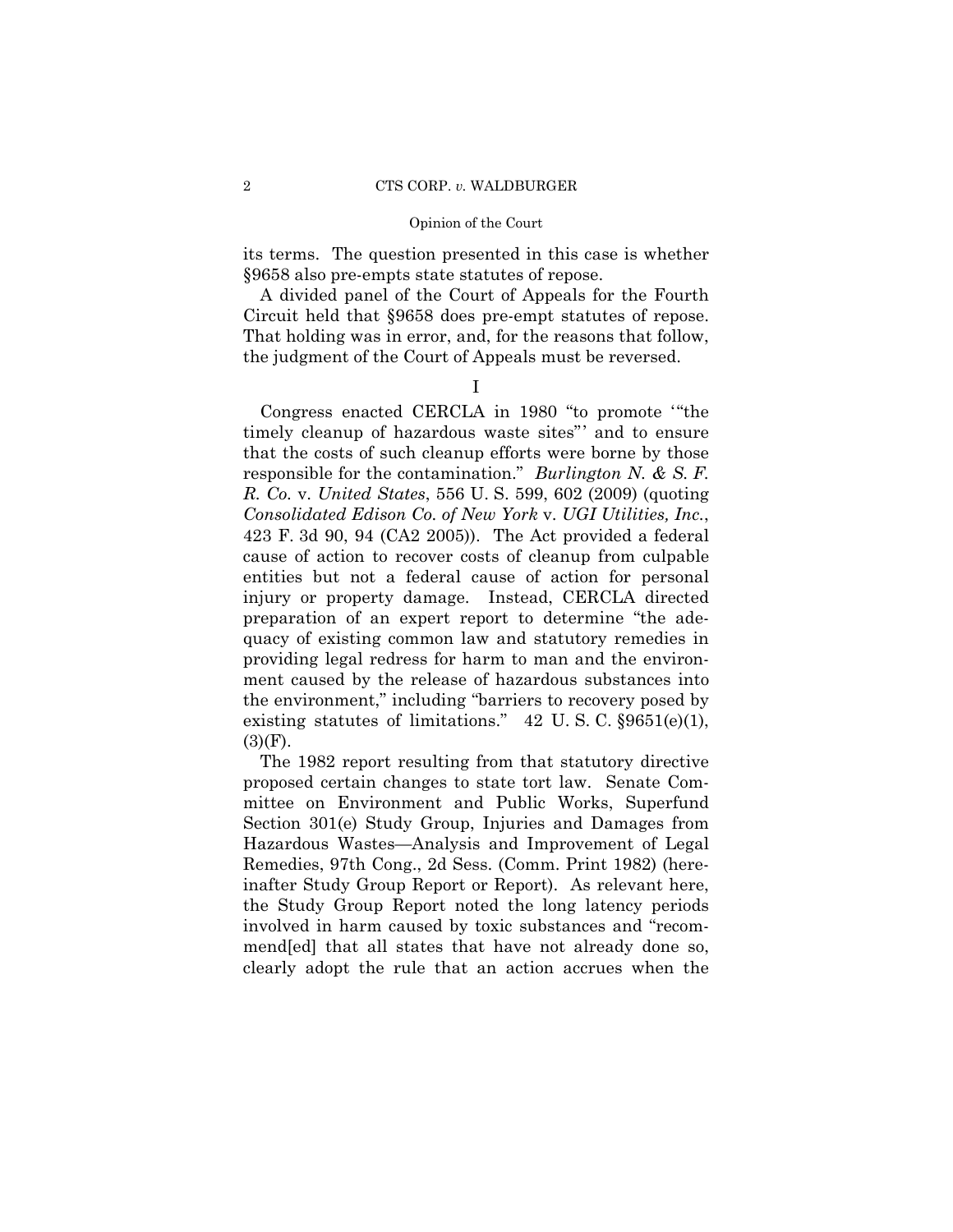plaintiff discovers or should have discovered the injury or disease and its cause." *Id.*, at pt. 1, 256. The Report further stated: "The Recommendation is intended also to cover the repeal of the statutes of repose which, in a number of states[,] have the same effect as some statutes of limitation in barring [a] plaintiff 's claim before he knows that he has one." *Ibid.* 

Congress did not wait long for States to respond to some or all of the Report's recommendations. Instead, Congress decided to act at the federal level. Congress amended CERCLA in 1986 to add the provision now codified in §9658. Whether §9658 repeals statutes of repose, as the Study Group Report recommended, is the question to be addressed here.

The instant case arose in North Carolina, where CTS Corporation ran an electronics plant in Asheville from 1959 to 1985. (A subsidiary, CTS of Asheville, Inc., ran the plant until 1983, when CTS Corporation took over.) The plant manufactured and disposed of electronics and electronic parts. In the process, it stored the chemicals trichloroethylene (TCE) and cis-1, 2-dichloroethane (DCE). In 1987, CTS sold the property, along with a promise that the site was environmentally sound. The buyer eventually sold portions of the property to individuals who, along with adjacent landowners, brought this suit alleging damage from contaminants on the land. Those who alleged the injury and damage were the plaintiffs in the trial court and are respondents here.

Their suit was brought in 2011, 24 years after CTS sold the property. The suit, filed in the United States District Court for the Western District of North Carolina, was a state-law nuisance action against CTS, petitioner here. Respondents sought "reclamation" of "toxic chemical contaminants" belonging to petitioner, "remediation of the environmental harm caused" by contaminants, and "monetary damages in an amount that will fully compensate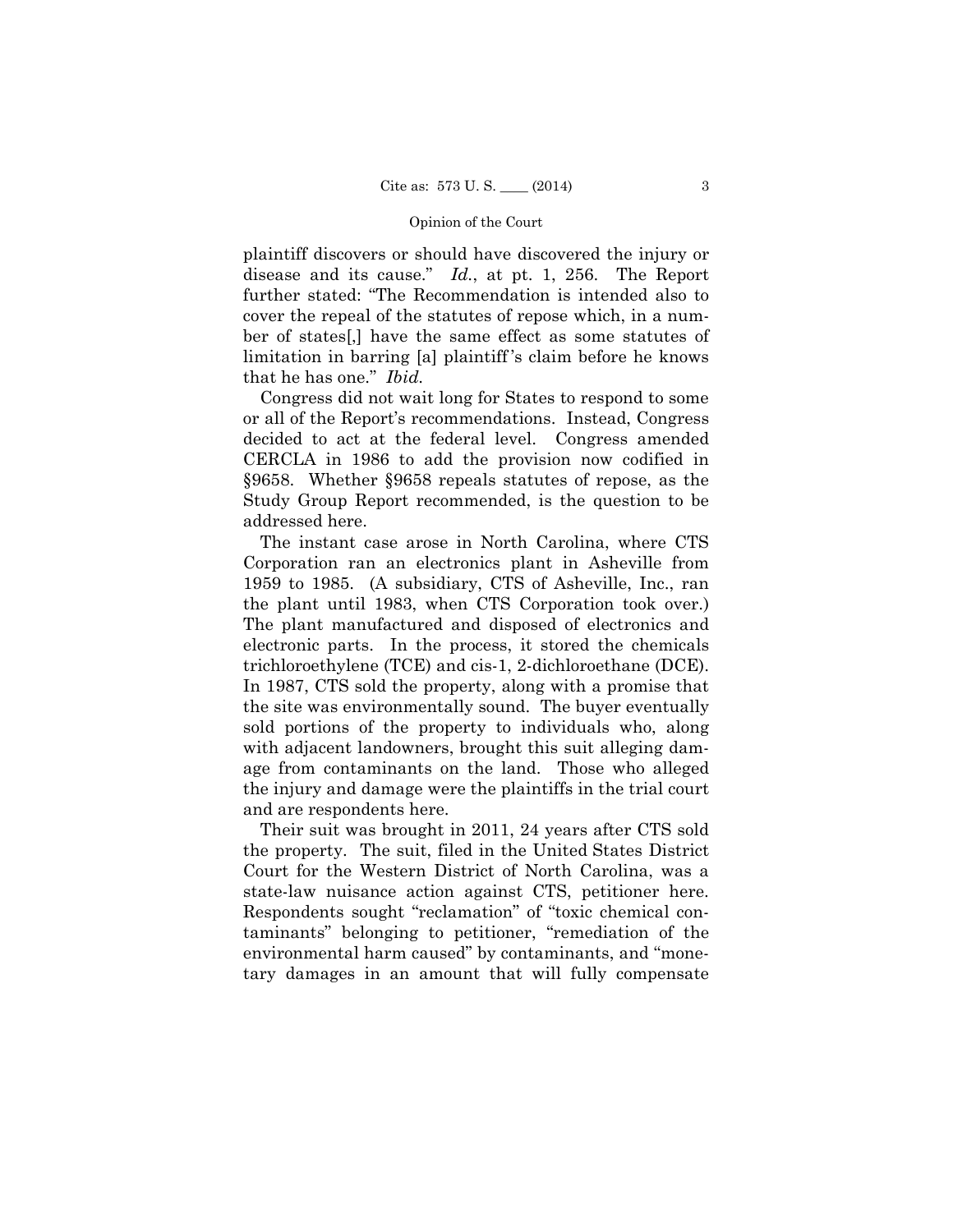them for all the losses and damages they have suffered, . . . and will suffer in the future." App. to Pet. for Cert. 57a. Respondents claim that in 2009 they learned from the Environmental Protection Agency that their well water was contaminated, allegedly while petitioner operated its electronics plant.

Citing North Carolina's statute of repose, CTS moved to dismiss the claim. That statute prevents subjecting a defendant to a tort suit brought more than 10 years after the last culpable act of the defendant. N. C. Gen. Stat. Ann. §1–52(16) (Lexis 2013) ("[N]o cause of action shall accrue more than 10 years from the last act or omission of the defendant giving rise to the cause of action"); *Robinson*  v. *Wadford*, \_\_\_ N. C. App. \_\_\_, \_\_\_, 731 S. E. 2d 539, 541 (2012) (referring to the provision as a "statute of repose"). Because CTS' last act occurred in 1987, when it sold the electronics plant, the District Court accepted the recommendation of a Magistrate Judge and granted CTS' motion to dismiss.

A divided panel of the Court of Appeals for the Fourth Circuit reversed, ruling that §9658 pre-empted the statute of repose. 723 F. 3d 434 (2013). The majority found §9658 "ambiguous," but also found that the interpretation in favor of pre-emption was preferable because of CERCLA's remedial purpose. *Id.,* at 443–444.

Judge Thacker dissented. *Id.,* at 445–454. She found the statutory text's exclusion of statutes of repose to be "plain and unambiguous." *Id.,* at 445. She further indicated that, even "if the preemptive effect of §9658 were susceptible to two interpretations, a presumption against preemption would counsel that we should limit §9658's preemptive reach to statutes of limitations without also extending it to statutes of repose." *Ibid.* 

The Courts of Appeals, as well as the Supreme Court of South Dakota, have rendered conflicting judgments on this question. Compare *Burlington N. & S. F. R. Co.* v.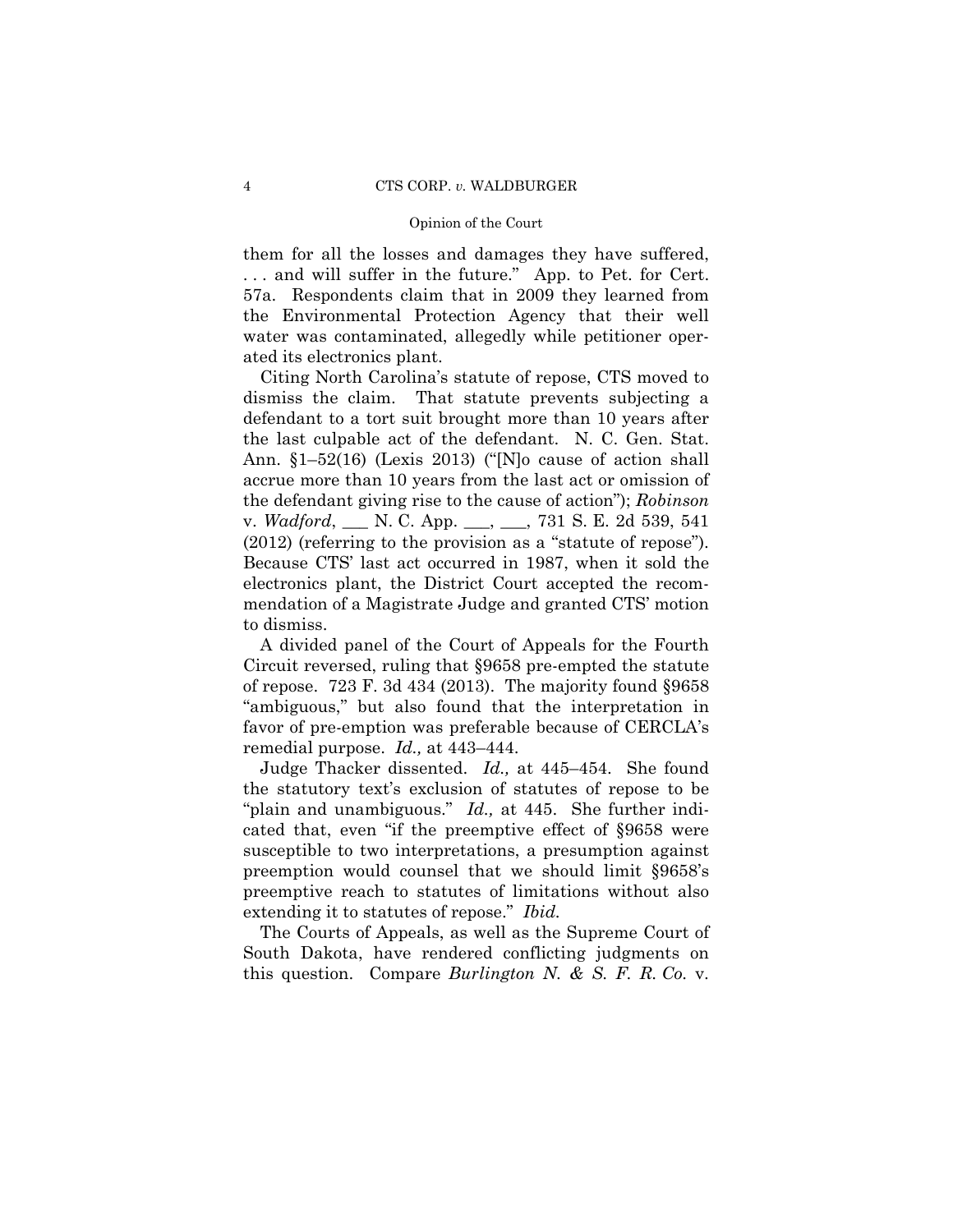*Poole Chemical Co.*, 419 F. 3d 355, 362 (CA5 2005), and *Clark County* v. *Sioux Equipment Corp.*, 2008 S. D. 60, ¶¶27–29, 753 N. W. 2d 406, 417, with *McDonald* v. *Sun Oil Co.*, 548 F. 3d 774, 779 (CA9 2008). This Court granted certiorari. 571 U. S. \_\_\_ (2014).

# II A

The outcome of the case turns on whether §9658 makes a distinction between state-enacted statutes of limitations and statutes of repose. Statutes of limitations and statutes of repose both are mechanisms used to limit the temporal extent or duration of liability for tortious acts. Both types of statute can operate to bar a plaintiff 's suit, and in each instance time is the controlling factor. There is considerable common ground in the policies underlying the two types of statute. But the time periods specified are measured from different points, and the statutes seek to attain different purposes and objectives. And, as will be explained, §9658 mandates a distinction between the two.

In the ordinary course, a statute of limitations creates "a time limit for suing in a civil case, based on the date when the claim accrued." Black's Law Dictionary 1546 (9th ed. 2009) (Black's); see also *Heimeshoff* v. *Hartford Life & Accident Ins. Co.*, 571 U.S. \_\_, \_\_ (2013) (slip op., at 4) ("As a general matter, a statute of limitations begins to run when the cause of action '"accrues"'—that is, when 'the plaintiff can file suit and obtain relief '" (quoting *Bay Area Laundry and Dry Cleaning Pension Trust Fund* v. *Ferbar Corp. of Cal., Inc.*, 522 U. S. 192, 201 (1997))). Measured by this standard, a claim accrues in a personalinjury or property-damage action "when the injury occurred or was discovered." Black's 1546. For example, North Carolina, whose laws are central to this case, has a statute of limitations that allows a person three years to bring suit for personal injury or property damage, begin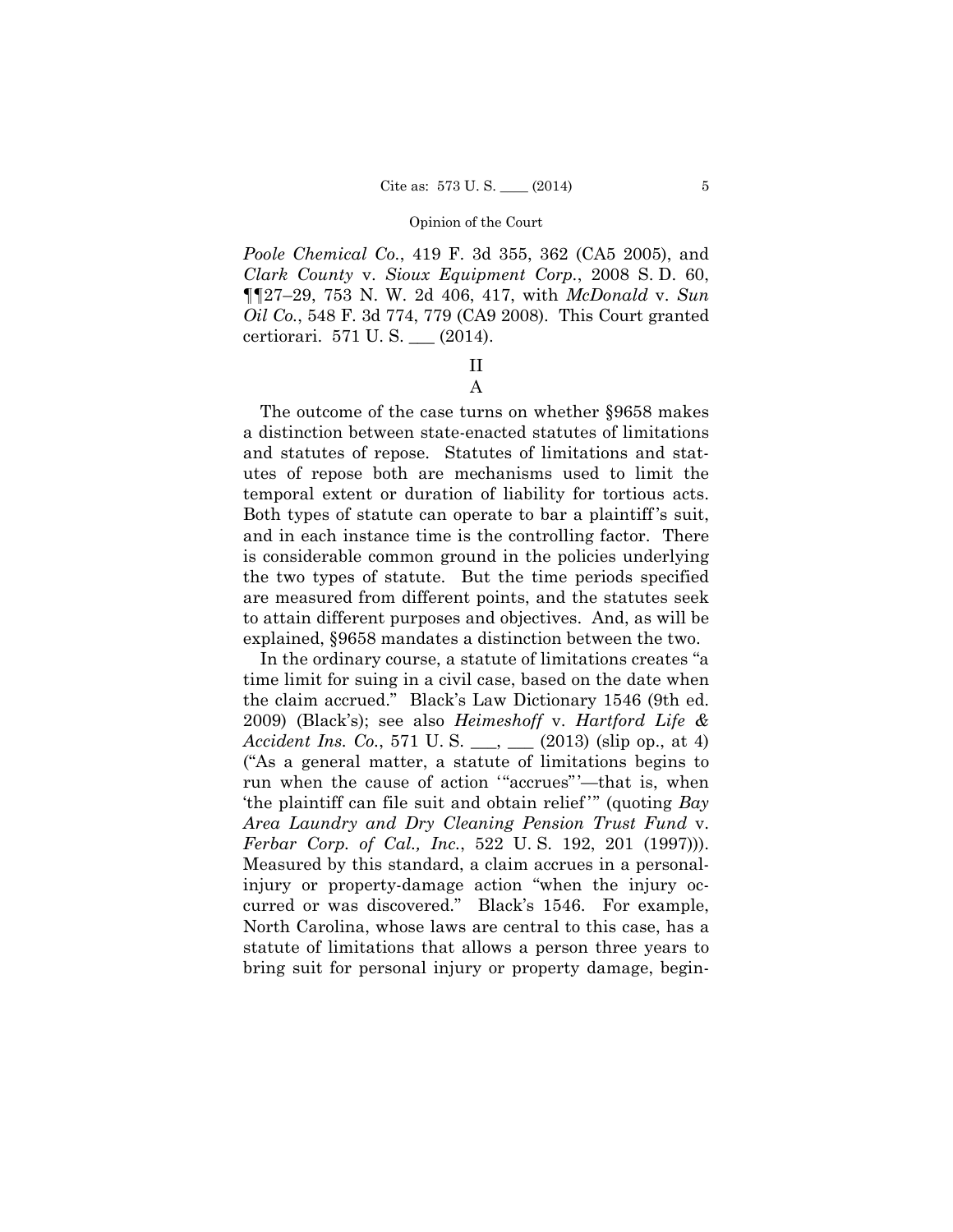ning on the date that damage "becomes apparent or ought reasonably to have become apparent to the claimant, whichever event first occurs." N. C. Gen. Stat. Ann. §1– 52(16).

A statute of repose, on the other hand, puts an outer limit on the right to bring a civil action. That limit is measured not from the date on which the claim accrues but instead from the date of the last culpable act or omission of the defendant. A statute of repose "bar[s] any suit that is brought after a specified time since the defendant acted (such as by designing or manufacturing a product), even if this period ends before the plaintiff has suffered a resulting injury." Black's 1546. The statute of repose limit is "not related to the accrual of any cause of action; the injury need not have occurred, much less have been discovered." 54 C. J. S., Limitations of Actions §7, p. 24 (2010) (hereinafter C. J. S.). The repose provision is therefore equivalent to "a cutoff," *Lampf, Pleva, Lipkind, Prupis & Petigrow* v. *Gilbertson*, 501 U. S. 350, 363 (1991), in essence an "absolute . . . bar" on a defendant's temporal liability, C. J. S. §7, at 24.

Although there is substantial overlap between the policies of the two types of statute, each has a distinct purpose and each is targeted at a different actor. Statutes of limitations require plaintiffs to pursue "diligent prosecution of known claims." Black's 1546. Statutes of limitations "promote justice by preventing surprises through [plaintiffs'] revival of claims that have been allowed to slumber until evidence has been lost, memories have faded, and witnesses have disappeared." *Railroad Telegraphers* v. *Railway Express Agency, Inc.*, 321 U. S. 342, 348–349 (1944). Statutes of repose also encourage plaintiffs to bring actions in a timely manner, and for many of the same reasons. But the rationale has a different emphasis. Statutes of repose effect a legislative judgment that a defendant should "be free from liability after the legisla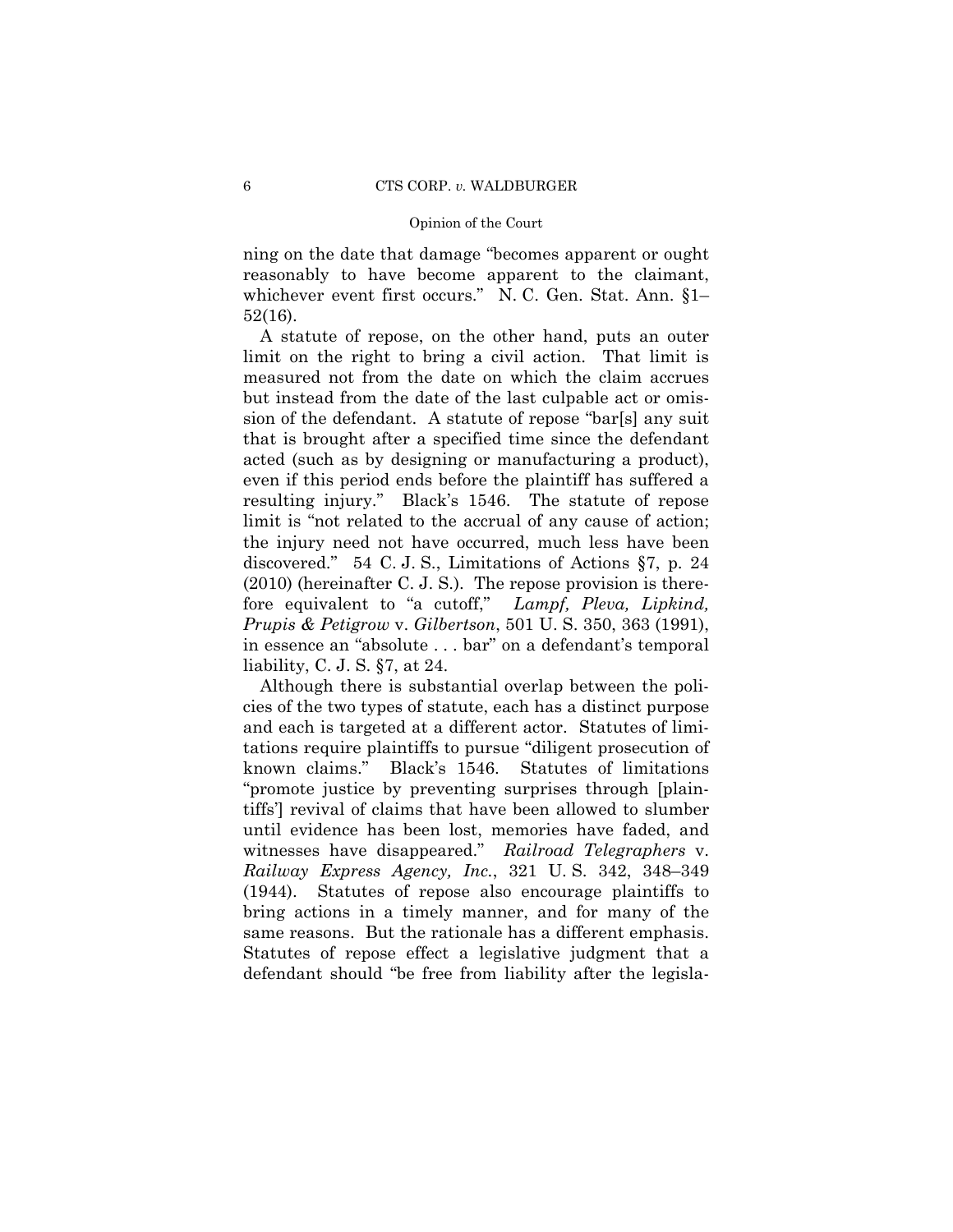tively determined period of time." C. J. S. §7, at 24; see also *School Board of Norfolk* v. *United States Gypsum Co.*, 234 Va. 32, 37, 360 S. E. 2d 325, 328 (1987) ("[S]tatutes of repose reflect legislative decisions that as a matter of policy there should be a specific time beyond which a defendant should no longer be subjected to protracted liability" (internal quotation marks omitted)). Like a discharge in bankruptcy, a statute of repose can be said to provide a fresh start or freedom from liability. Indeed, the Double Jeopardy Clause has been described as "a statute of repose" because it in part embodies the idea that at some point a defendant should be able to put past events behind him. *Jones* v. *Thomas*, 491 U. S. 376, 392 (1989) (SCALIA, J., dissenting).

 and statutes of repose underscores their differing purposes. traordinary circumstances beyond a plaintiff's control. One central distinction between statutes of limitations Statutes of limitations, but not statutes of repose, are subject to equitable tolling, a doctrine that "pauses the running of, or 'tolls,' a statute of limitations when a litigant has pursued his rights diligently but some extraordinary circumstance prevents him from bringing a timely action." *Lozano* v. *Montoya Alvarez*, 572 U. S. 1, \_\_\_ (2014) (slip op., at 7). Statutes of repose, on the other hand, generally may not be tolled, even in cases of ex-See, *e.g., Lampf, supra,* at 363 ("[A] period of repose [is] inconsistent with tolling"); 4 C. Wright & A. Miller, Federal Practice and Procedure §1056, p. 240 (3d ed. 2002) ("[A] critical distinction is that a repose period is fixed and its expiration will not be delayed by estoppel or tolling"); Restatement (Second) of Torts §899, Comment *g* (1977).

Equitable tolling is applicable to statutes of limitations because their main thrust is to encourage the plaintiff to "pursu[e] his rights diligently," and when an "extraordinary circumstance prevents him from bringing a timely action," the restriction imposed by the statute of limita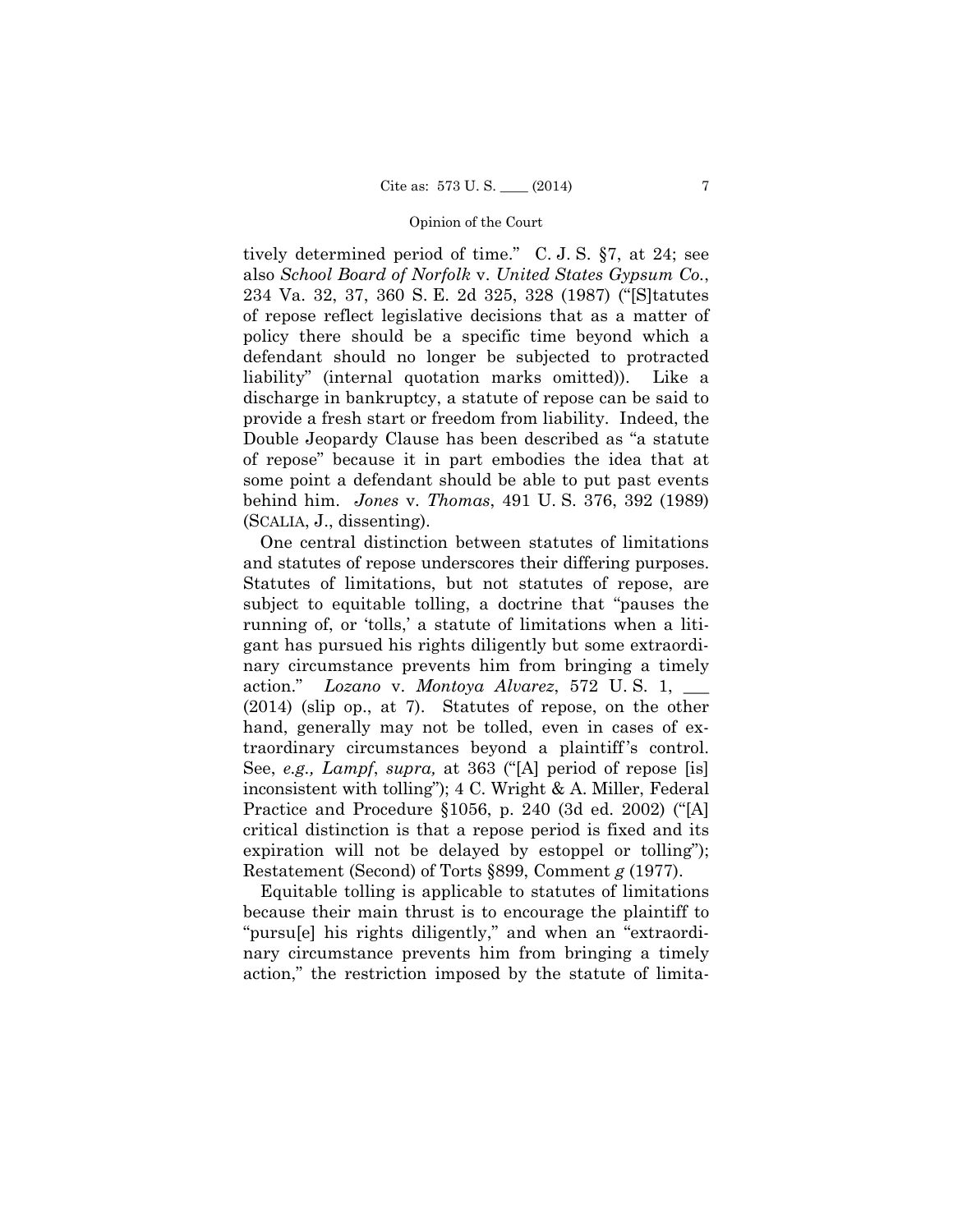tions does not further the statute's purpose. *Lozano*, *supra*, at \_\_\_ (slip op., at 7). But a statute of repose is a judgment that defendants should "be free from liability after the legislatively determined period of time, beyond which the liability will no longer exist and will not be tolled for any reason." C. J. S. §7, at 24. As an illustrative example, under North Carolina law statutes of limitations may be tolled but statutes of repose may not. See, *e.g.*, *Monson* v. *Paramount Homes, Inc.*, 133 N. C. App. 235, 239–241, 515 S. E. 2d 445, 449 (1999).

## B

The relevant provisions of §9658 and its definitions are central here, so the pre-emption directive is quoted in full:

# "**(a) State statutes of limitations for hazardous substance cases**

## "**(1) Exception to State statutes**

"In the case of any action brought under State law for personal injury, or property damages, which are caused or contributed to by exposure to any hazardous substance, or pollutant or contaminant, released into the environment from a facility, if the applicable limitations period for such action (as specified in the State statute of limitations or under common law) provides a commencement date which is earlier than the federally required commencement date, such period shall commence at the federally required commencement date in lieu of the date specified in such State statute.

## "**(2) State law generally applicable**

"Except as provided in paragraph (1), the statute of limitations established under State law shall apply in all actions brought under State law for personal injury, or property damages, which are caused or contributed to by exposure to any hazardous substance, or pollutant or contaminant, released into the environment from a facility.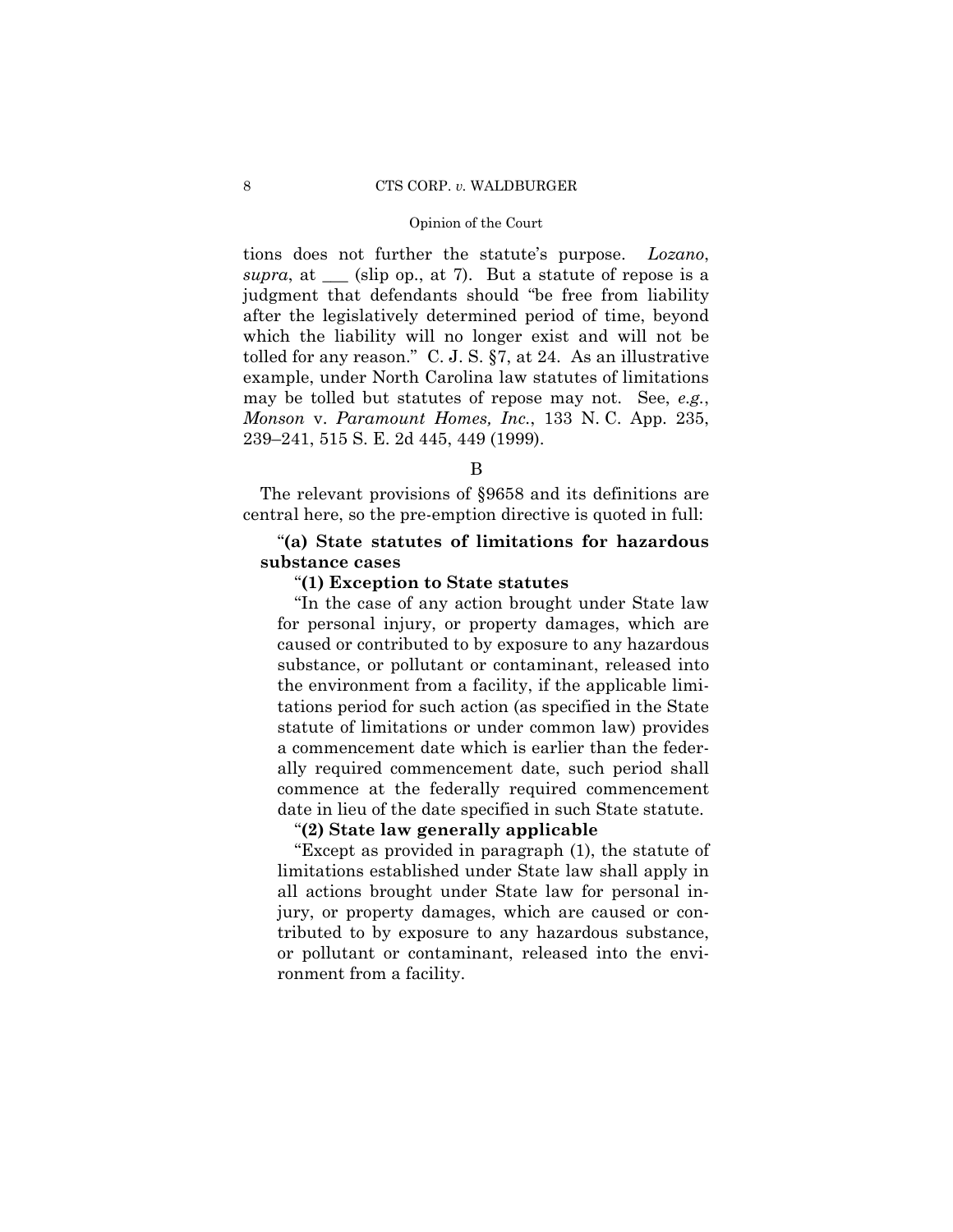# "**(b) Definitions**

# "**(2) Applicable limitations period**

. . . .

. The same state is a set of the state  $\mathcal{L}_\mathcal{A}$ 

"The term 'applicable limitations period' means the period specified in a statute of limitations during which a civil action referred to in subsection (a)(1) of this section may be brought.

## "**(3) Commencement date**

"The term 'commencement date' means the date specified in a statute of limitations as the beginning of the applicable limitations period.

# "**(4) Federally required commencement date** "**(A) In general**

"Except as provided in subparagraph (B), the term 'federally required commencement date' means the date the plaintiff knew (or reasonably should have known) that the personal injury or property damages referred to in subsection  $(a)(1)$  of this section were caused or contributed to by the hazardous substance or pollutant or contaminant concerned.

## "**(B) Special rules**

"In the case of a minor or incompetent plaintiff, the term 'federally required commencement date' means the later of the date referred to in subparagraph (A) or the following:

"(i) In the case of a minor, the date on which the minor reaches the age of majority, as determined by State law, or has a legal representative appointed.

"(ii) In the case of an incompetent individual, the date on which such individual becomes competent or has had a legal representative appointed."

On the facts of this case, petitioner does not contend that North Carolina's 3-year statute of limitations bars respondents' suit. Though the suit was filed in 2011, more

.

.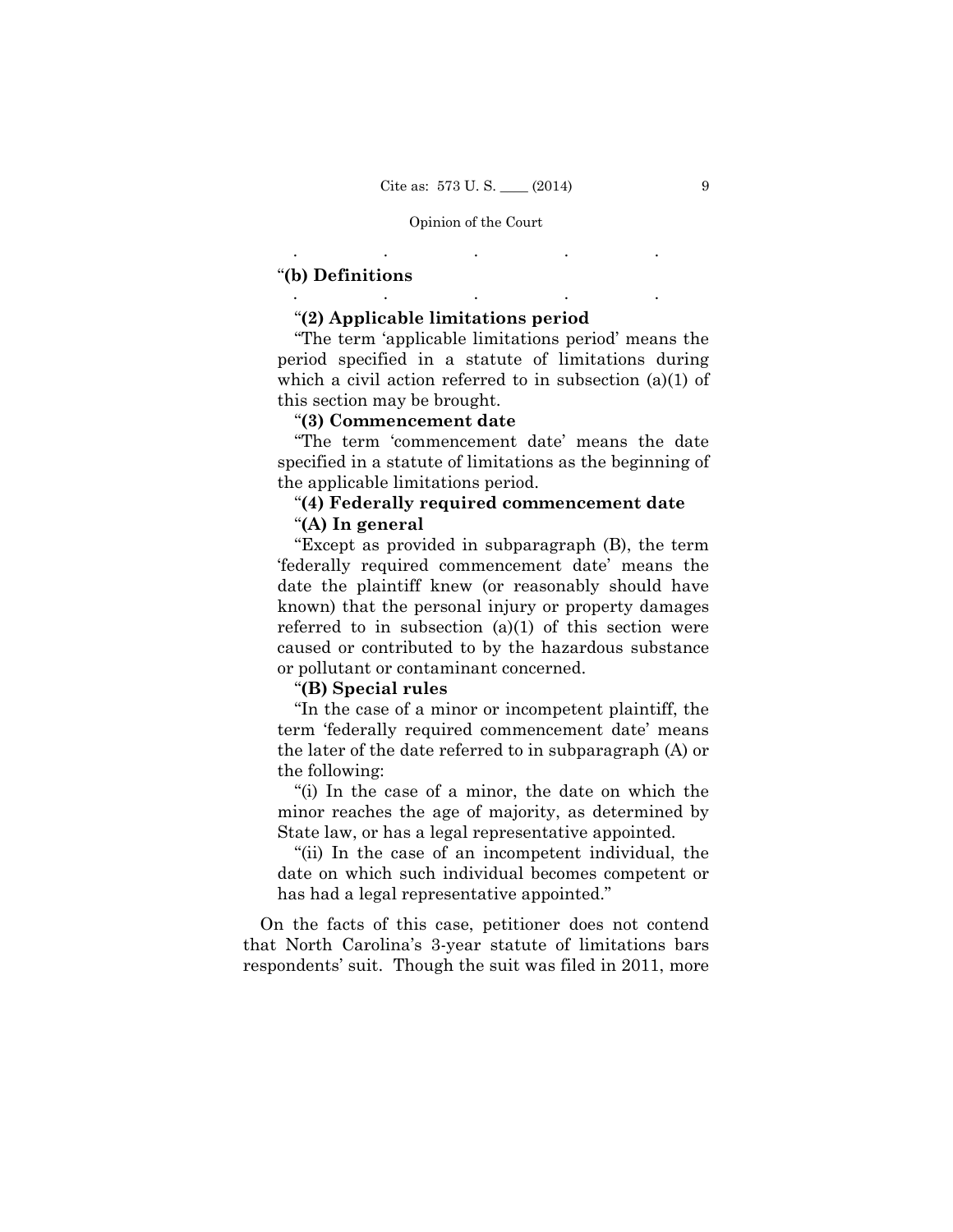than 20 years after petitioner sold the property at issue, respondents allege that they learned about the contamination only in 2009.

# $\mathcal{C}$

The Court now examines in more detail the question whether the state statute of repose is pre-empted by the federal statute.

The Court of Appeals supported its interpretation of §9658 by invoking the proposition that remedial statutes should be interpreted in a liberal manner. The Court of Appeals was in error when it treated this as a substitute for a conclusion grounded in the statute's text and structure. After all, almost every statute might be described as remedial in the sense that all statutes are designed to remedy some problem. And even if the Court identified some subset of statutes as especially remedial, the Court has emphasized that "no legislation pursues its purposes at all costs." *Rodriguez* v. *United States*, 480 U. S. 522, 525–526 (1987) (*per curiam*). Congressional intent is discerned primarily from the statutory text. In any event, were the Court to adopt a presumption to help resolve ambiguity, substantial support also exists for the proposition that "the States' coordinate role in government counsels against reading" federal laws such as §9658 "to restrict the States' sovereign capacity to regulate" in areas of traditional state concern. *FTC* v. *Phoebe Putney Health System, Inc.*, 568 U.S. \_\_\_, \_\_\_ (2013) (slip op., at 18).

 emption as an "[e]xception" to the regular rule. §9658(a)(1). Section 9658 contains another subsection, Turning to the statutory text, the Court notes first that §9658, in the caption of subsection (a), characterizes prewith the heading "State law generally applicable," that provides the rule that "the statute of limitations established under State law shall apply." §9658(a)(2). Under this structure, state law is not pre-empted unless it fits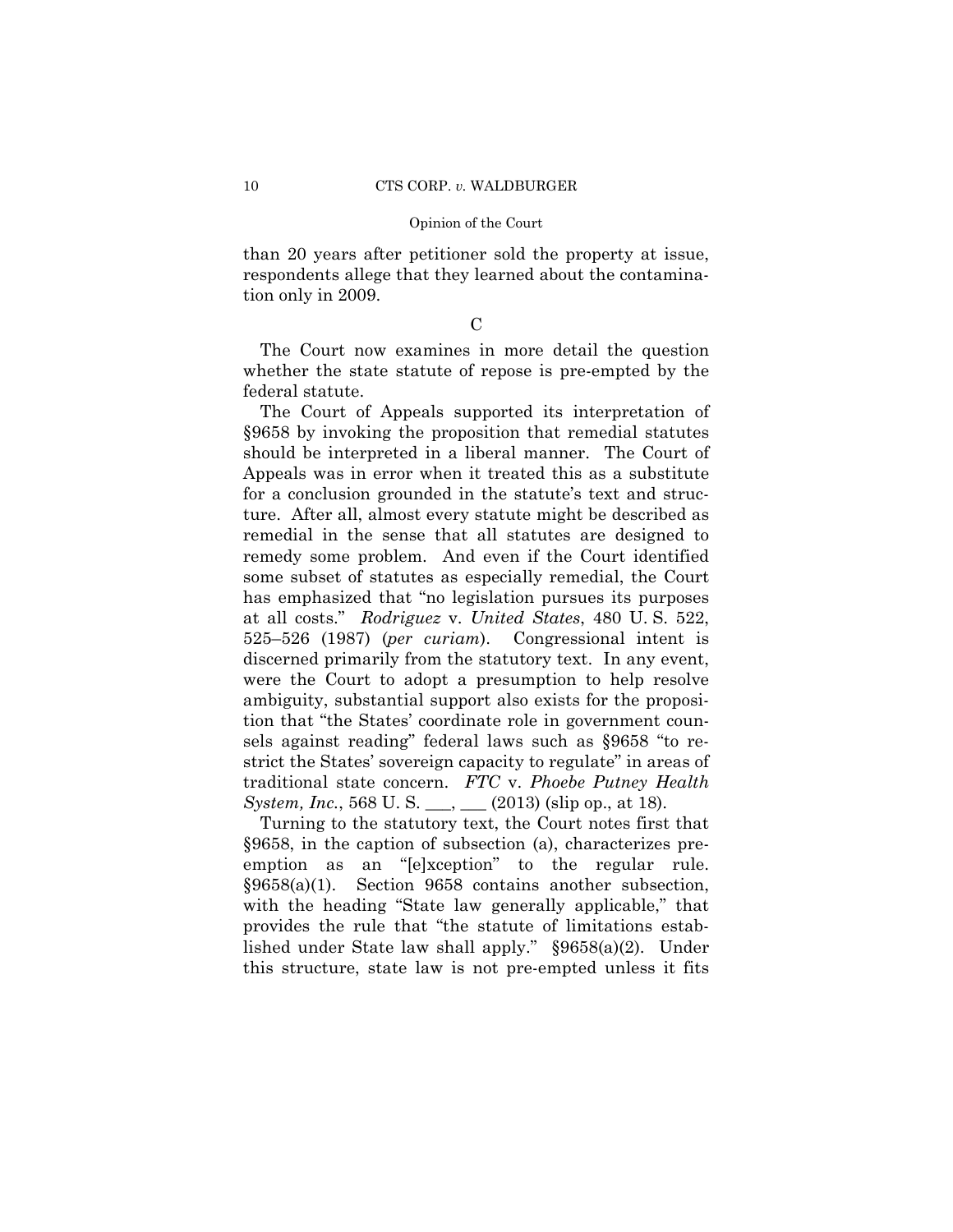into the precise terms of the exception.

The statute defines the "applicable limitations period," the "commencement date" of which is subject to preemption, as a period specified in "a statute of limitations." §9658(b)(2). Indeed, §9658 uses the term "statute of limitations" four times (not including the caption), but not the term "statute of repose." This is instructive, but it is not dispositive. While the term "statute of limitations" has acquired a precise meaning, distinct from "statute of repose," and while that is its primary meaning, it must be acknowledged that the term "statute of limitations" is sometimes used in a less formal way. In that sense, it can refer to any provision restricting the time in which a plaintiff must bring suit. See Black's 1546; see also *Ernst & Ernst* v. *Hochfelder*, 425 U. S. 185, 210 (1976). Congress has used the term "statute of limitations" when enacting statutes of repose. See, *e.g.*, 15 U. S. C. §78u–  $6(h)(1)(B)(iii)(I)(aa)$  (2012 ed.) (creating a statute of repose and placing it in a provision entitled "Statute of limitations"); 42 U. S. C. §2278 (same). And petitioner does not point out an example in which Congress has used the term "statute of repose." So the Court must proceed to examine other evidence of the meaning of the term "statute of limitations" as it is used in §9658. The parties debate the historical development of the terms "statute of limitations" and "statute of repose" in an effort to show how these terms were likely understood in 1986, when Congress enacted §9658. It is apparent that the distinction between statutes of limitations and statutes of repose was understood by some courts and scholars before 1986. The 1977 Restatement of Torts noted that "[i]n recent years special 'statutes of repose' have been adopted in some states . . . . The statutory period in these acts is usually longer than that for the regular statute of limitations, but  $\dots$  may have run before a cause of action came fully into existence." Restatement (Second) of Torts §899, Comment *g*.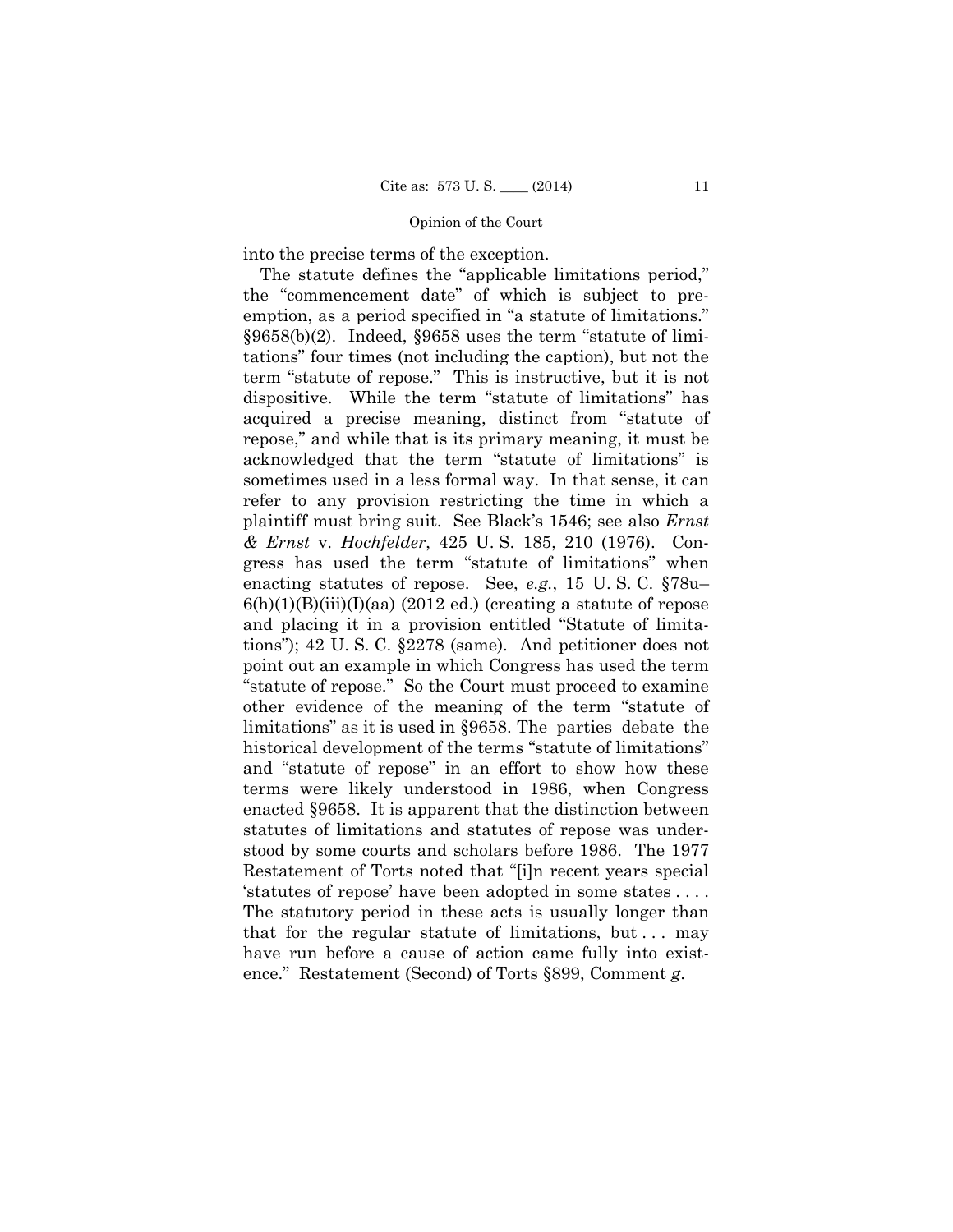But that usage, now predominant, then was not the only definition of the two terms. One scholar, writing in 1981, described multiple usages of the terms, including both a usage in which the terms are equivalent and also the modern, more precise usage. McGovern, The Variety, Policy and Constitutionality of Product Liability Statutes of Repose, 30 Am. U. L. Rev. 579, 584 (1981) (describing a statute of repose as "distinct from a statute of limitation because [a statute of repose] begins to run at a time unrelated to the traditional accrual of the cause of action").

Respondents note that an entry in Black's Law Dictionary from 1979 describes a statute of limitations as follows: "Statutes of limitations are statutes of repose." Black's 835 (5th ed.). That statement likely reflects an earlier, broader usage in which the term "statute of repose" referred to all provisions delineating the time in which a plaintiff must bring suit. See, *e.g., Pillow* v. *Roberts*, 13 How. 472, 477 (1852) ("Statutes of limitation . . . are statutes of repose, and should not be evaded by a forced construction"); *Rosenberg* v. *North Bergen*, 61 N. J. 190, 201, 293 A. 2d 662, 667 (1972) ("All statutes limiting in any way the time within which a judicial remedy may be sought are statutes of repose"); Black's 1077 (rev. 4th ed. 1968) (defining "statute of limitations" as "[a] statute . . . declaring that no suit shall be maintained ... unless brought within a specified period after the right accrued. Statutes of limitation are statutes of repose"); Ballentine's Law Dictionary 1233 (2d ed. 1948) (similar). That usage does not necessarily support respondents' interpretation, because the broad usage of the term "statute of repose" does not mean that the term "statute of limitations" must refer to both types of statute.

From all this, it is apparent that general usage of the legal terms has not always been precise, but the concept that statutes of repose and statutes of limitations are distinct was well enough established to be reflected in the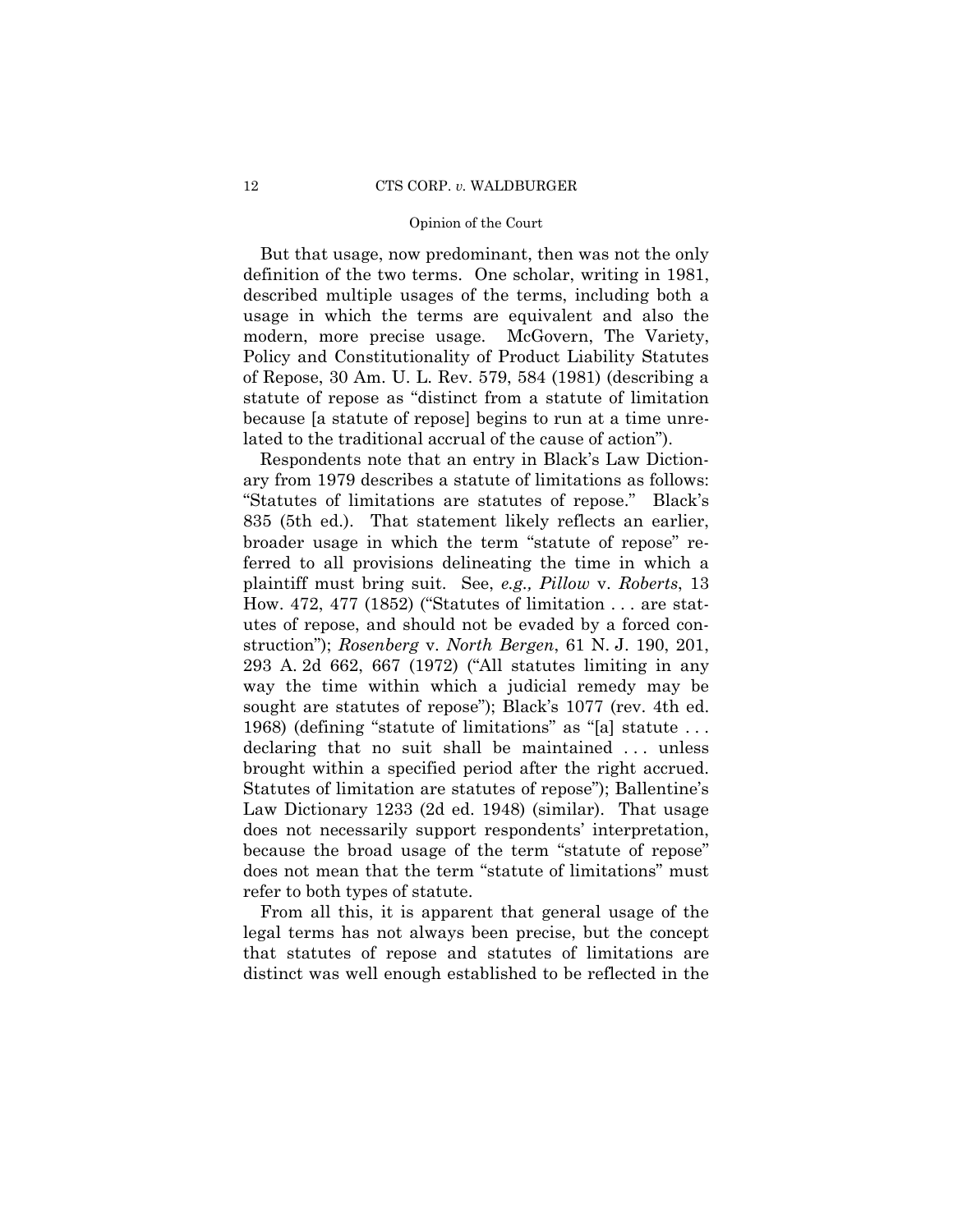1982 Study Group Report, commissioned by Congress. In one of its recommendations, the Study Group Report called on States to adopt the discovery rule now embodied in §9658. Study Group Report, pt. 1, at 256. The Report acknowledged that statutes of repose were not equivalent to statutes of limitations and that a recommendation to pre-empt the latter did not necessarily include the former. For immediately it went on to state: "The Recommendation is intended also to cover the repeal of the statutes of repose which, in a number of states[,] have the same effect as some statutes of limitation in barring [a] plaintiff 's claim before he knows that he has one." *Ibid.* The scholars and professionals who were discussing this matter (and indeed were advising Congress) knew of a clear distinction between the two.

The Report clearly urged the repeal of statutes of repose as well as statutes of limitations. But in so doing the Report did what the statute does not: It referred to statutes of repose as a distinct category. And when Congress did not make the same distinction, it is proper to conclude that Congress did not exercise the full scope of its preemption power.

While the use of the term "statute of limitations" in §9658 is not dispositive, the Court's textual inquiry does not end there, for other features of the statutory text further support the exclusion of statutes of repose. The text of §9658 includes language describing the covered period in the singular. The statute uses the terms "the applicable limitations period," "such period shall commence," and "the statute of limitations established under State law." This would be an awkward way to mandate the pre-emption of two different time periods with two different purposes.

True, the Dictionary Act states that "words importing the singular include and apply to several persons, parties, or things" unless "the context indicates otherwise." 1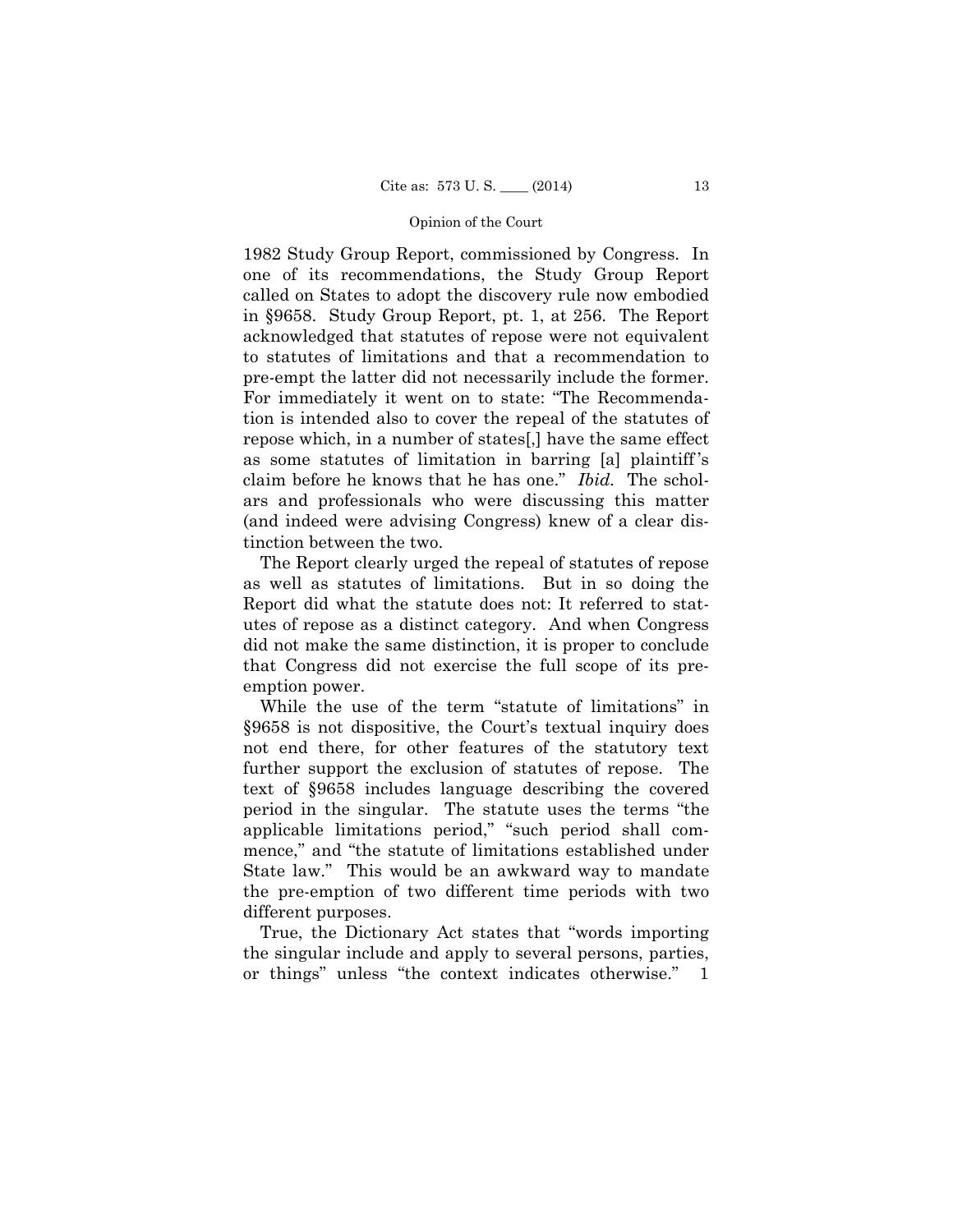U. S. C. §1. But the Court has relied on this directive when the rule is "'necessary to carry out the evident intent of the statute.'" *United States* v. *Hayes*, 555 U. S. 415, 422, n. 5 (2009) (quoting *First Nat. Bank in St. Louis* v. *Missouri*, 263 U. S. 640, 657 (1924)). As discussed, the context here shows an evident intent not to cover statutes of repose.

 be brought." §9658(b)(2). It is true that in a literal sense Further, to return again to the definition of the "applicable limitations period," the statute describes it as "the period" during which a "civil action" under state law "may a statute of repose limits the time during which a suit "may be brought" because it provides a point after which a suit cannot be brought. *Ibid.*; see C. J. S. §7, at 24 ("A statute of repose . . . limits the time within which an action may be brought"). But the definition of the "applicable limitations period" presupposes that "a [covered] civil action" exists. §9658(b)(2). Black's Law Dictionary defines a "civil action" as identical to an "action at law," which in relevant part is defined as a "civil suit stating a legal cause of action." Black's 32–33, 279 (9th ed. 2009); see also *id.,* at 222 (5th ed. 1979).

A statute of repose, however, as noted above, "is not related to the accrual of any cause of action." C. J. S. §7, at 24. Rather, it mandates that there shall be no cause of action beyond a certain point, even if no cause of action has yet accrued. Thus, a statute of repose can prohibit a cause of action from coming into existence. See, *e.g.,* N. C. Gen. Stat. Ann. §1–52(16) ("[N]o cause of action shall accrue more than 10 years from the last act or omission of the defendant giving rise to the cause of action"); see also *Hargett* v. *Holland*, 337 N. C. 651, 654–655, 447 S. E. 2d 784, 787 (1994) ("A statute of repose creates an additional element of the claim itself which must be satisfied in order for the claim to be maintained .... If the action is not brought within the specified period, the plaintiff literally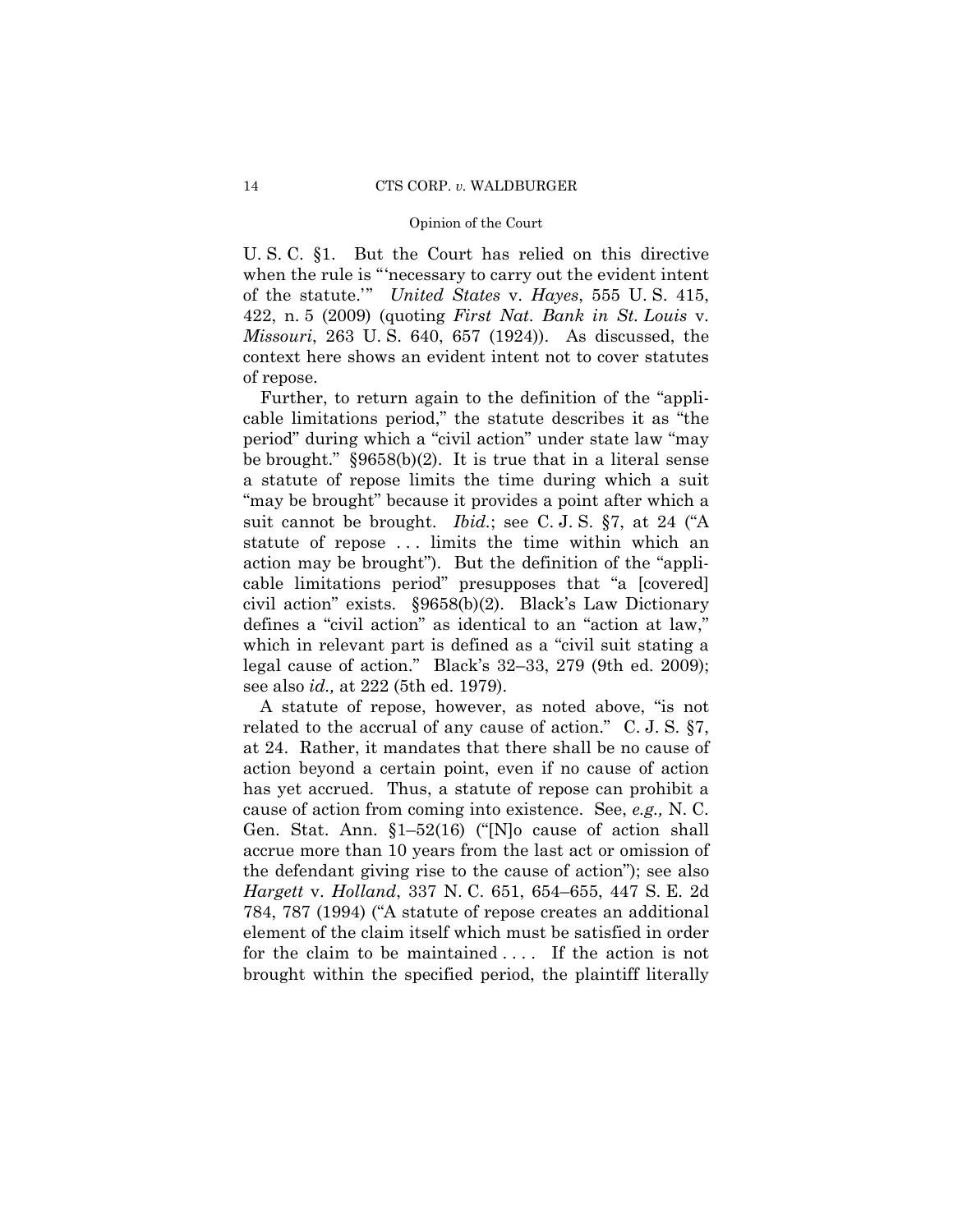has *no* cause of action" (internal quotation marks omitted)); *Lamb* v. *Wedgewood South Corp.*, 308 N. C. 419, 440–441, 302 S. E. 2d 868, 880 (1983). A statute of repose can be said to define the scope of the cause of action, and therefore the liability of the defendant. See *Hargett, supra,* at 655–656, 447 S. E. 2d, at 788.

In light of the distinct purpose for statutes of repose, the definition of "applicable limitations period" (and thus also the definition of "commencement date") in  $\S 9658(b)(2)$  is best read to encompass only statutes of limitations, which generally begin to run after a cause of action accrues and so always limit the time in which a civil action "may be brought." A statute of repose, however, may preclude an alleged tortfeasor's liability before a plaintiff is entitled to sue, before an actionable harm ever occurs.

Another and altogether unambiguous textual indication that §9658 does not pre-empt statutes of repose is that §9658 provides for equitable tolling for "minor or incompetent plaintiff[s]." §9658(b)(4)(B). As noted in the preceding discussion, a "critical distinction" between statutes of limitations and statutes of repose "is that a repose period is fixed and its expiration will not be delayed by estoppel or tolling." 4 Wright, Federal Practice and Procedure §1056, at 240. As a consequence, the inclusion of a tolling rule in §9658 suggests that the statute's reach is limited to statutes of limitations, which traditionally have been subject to tolling. It would be odd for Congress, if it did seek to pre-empt statutes of repose, to pre-empt not just the commencement date of statutes of repose but also state law prohibiting tolling of statutes of repose—all without an express indication that §9658 was intended to reach the latter.

In addition to their argument that §9658 expressly preempts statutes of repose, respondents contend that §9658 effects an implied pre-emption because statutes of repose "creat[e] an unacceptable 'obstacle to the accomplishment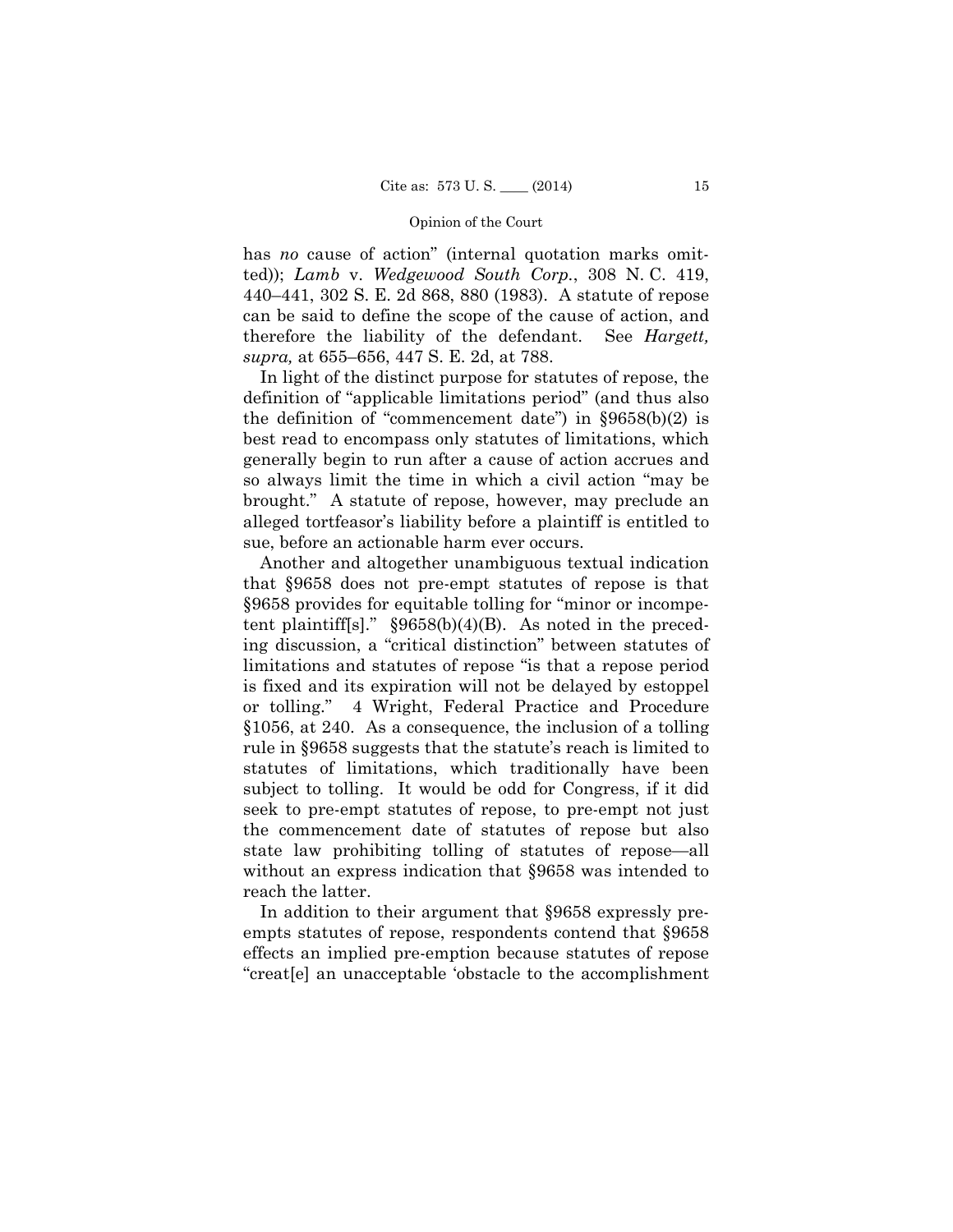## Opinion of KENNEDY, J.

and execution of the full purposes and objectives of Congress.'" *Wyeth* v. *Levine*, 555 U. S. 555, 563–564 (2009) (quoting *Hines* v. *Davidowitz*, 312 U. S. 52, 67 (1941)). Respondents argue that pre-emption of statutes of repose advances §9658's purpose, namely to help plaintiffs bring tort actions for harm caused by toxic contaminants.

 dial framework. The statute does not provide a general But the level of generality at which the statute's purpose is framed affects the judgment whether a specific reading will further or hinder that purpose. CERCLA, it must be remembered, does not provide a complete remecause of action for all harm caused by toxic contaminants. Section 9658 leaves untouched States' judgments about causes of action, the scope of liability, the duration of the period provided by statutes of limitations, burdens of proof, rules of evidence, and other important rules governing civil actions. "'The case for federal pre-emption is particularly weak where Congress has indicated its awareness of the operation of state law in a field of federal interest, and has nonetheless decided to stand by both concepts and to tolerate whatever tension there [is] between them.'" *Wyeth*, *supra*, at 574–575 (quoting *Bonito Boats* v. *Thunder Craft Boats, Inc.*, 489 U. S. 141, 166–167 (1989)). Respondents have not shown that in light of Congress' decision to leave those many areas of state law untouched, statutes of repose pose an unacceptable obstacle to the attainment of CERCLA's purposes.

## D

Under a proper interpretation of §9658, statutes of repose are not within Congress' pre-emption mandate. Although the natural reading of §9658's text is that statutes of repose are excluded, the Court finds additional support for its conclusion in well-established "presumptions about the nature of pre-emption." *Medtronic, Inc.* v. *Lohr*, 518 U. S. 470, 484–485 (1996) (citing *Gade* v. *Na-*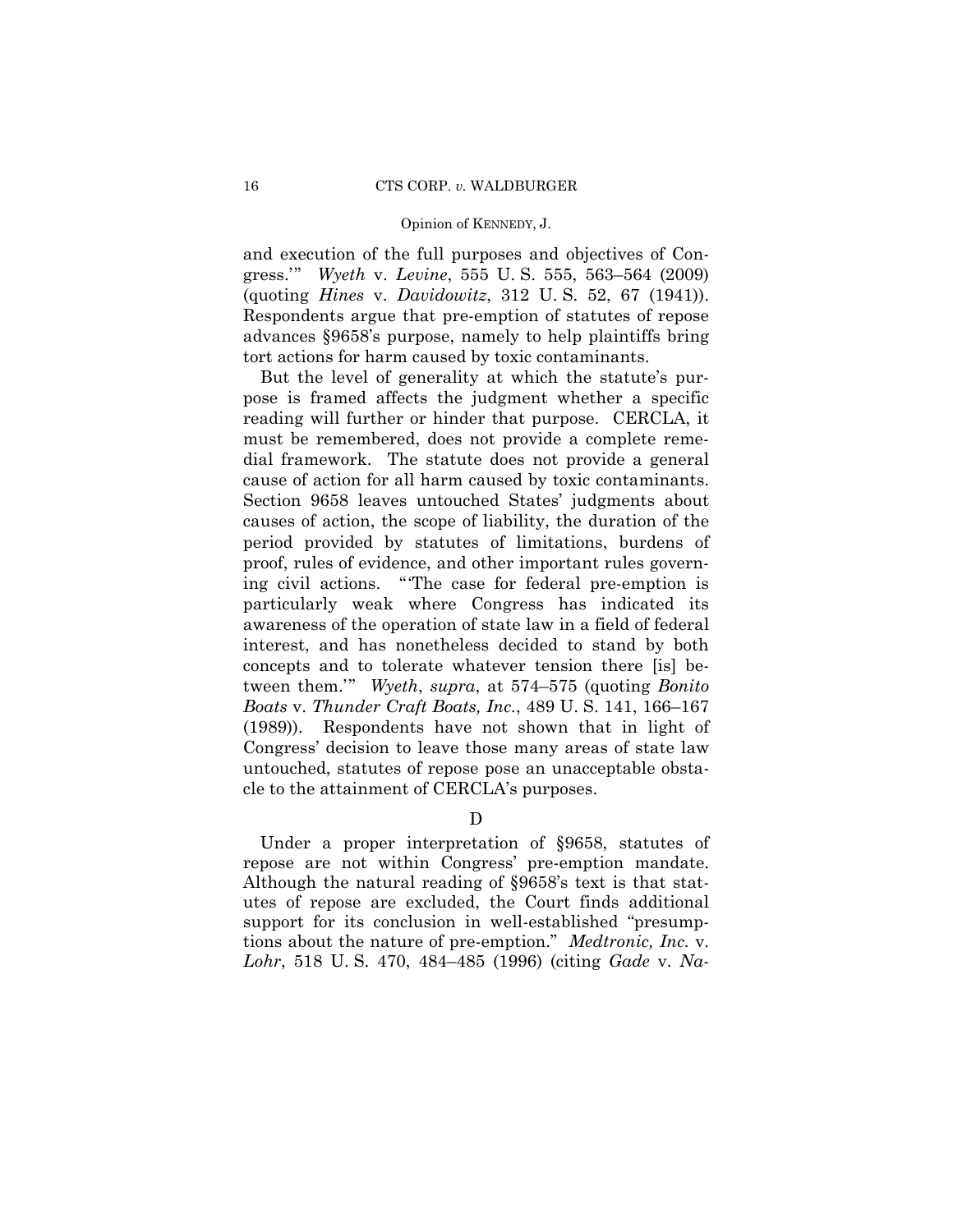*tional Solid Wastes Management Assn.*, 505 U. S. 88, 111 (1992) (KENNEDY, J., concurring in part and concurring in judgment)).

"[B]ecause the States are independent sovereigns in our federal system," the Court "'assum[es] that the historic police powers of the States were not to be superseded by the Federal Act unless that was the clear and manifest purpose of Congress.'" *Medtronic*, *supra*, at 485 (quoting *Rice* v. *Santa Fe Elevator Corp.*, 331 U. S. 218, 230 (1947)).

It follows that "when the text of a pre-emption clause is susceptible of more than one plausible reading, courts ordinarily 'accept the reading that disfavors pre-emption.'" *Altria Group, Inc.* v. *Good*, 555 U. S. 70, 77 (2008) (quoting *Bates* v. *Dow Agrosciences LLC*, 544 U. S. 431, 449 (2005)). That approach is "consistent with both federalism concerns and the historic primacy of state regulation of matters of health and safety." *Medtronic,* 518 U. S., at 485.

The effect of that presumption is to support, where plausible, "a narrow interpretation" of an express preemption provision, *ibid.*, especially "when Congress has legislated in a field traditionally occupied by the States," *Altria*, *supra*, at 77. The presumption has greatest force when Congress legislates in an area traditionally governed by the States' police powers. See *Rice*, *supra,* at 230. "In our federal system, there is no question that States possess the 'traditional authority to provide tort remedies to their citizens' as they see fit." *Wos* v. *E. M. A.*, 568 U. S. \_\_\_, \_\_\_ (2013) (slip op., at 11) (quoting *Silkwood* v. *Kerr-McGee Corp.*, 464 U. S. 238, 248 (1984)).

The result of respondents' interpretation would be that statutes of repose would cease to serve any real function. Respondents have not shown the statute has the clarity necessary to justify that reading.

\* \* \*

The judgment of the Court of Appeals for the Fourth Circuit is reversed.

*It is so ordered.*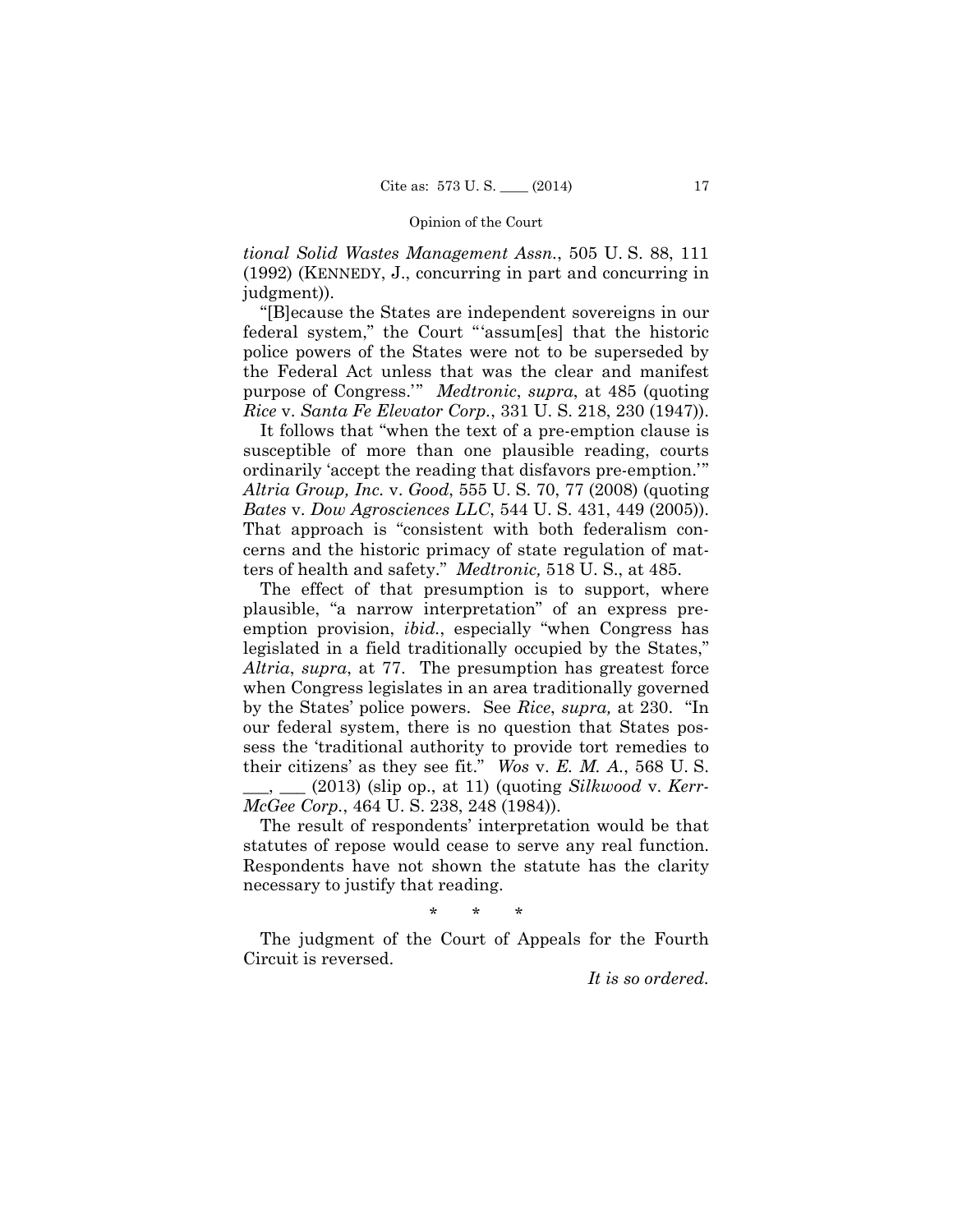Opinion of SCALIA, J.

## $\frac{1}{2}$  ,  $\frac{1}{2}$  ,  $\frac{1}{2}$  ,  $\frac{1}{2}$  ,  $\frac{1}{2}$  ,  $\frac{1}{2}$  ,  $\frac{1}{2}$ **SUPREME COURT OF THE UNITED STATES**

## $\frac{1}{2}$  ,  $\frac{1}{2}$  ,  $\frac{1}{2}$  ,  $\frac{1}{2}$  ,  $\frac{1}{2}$  ,  $\frac{1}{2}$ No. 13–339

# CTS CORPORATION, PETITIONER *v.* PETER WALDBURGER ET AL.

# ON WRIT OF CERTIORARI TO THE UNITED STATES COURT OF APPEALS FOR THE FOURTH CIRCUIT

[June 9, 2014]

 JUSTICE SCALIA, with whom THE CHIEF JUSTICE, JUSTICE THOMAS, and JUSTICE ALITO join, concurring in part and concurring in the judgment.

I join all but Part II–D of JUSTICE KENNEDY's opinion. I do not join that Part because I remain convinced that "[t]he proper rule of construction for express pre-emption provisions is . . . the one that is customary for statutory provisions in general: Their language should be given its ordinary meaning." *Cipollone* v. *Liggett Group, Inc.*, 505 U. S. 504, 548 (1992) (SCALIA, J., concurring in judgment in part and dissenting in part). The contrary notion that express pre-emption provisions must be construed narrowly—was "extraordinary and unprecedented" when this Court announced it two decades ago, *id.,* at 544, and since then our reliance on it has been sporadic at best, see *Altria Group, Inc.* v. *Good*, 555 U. S. 70, 99–103 (2008) (THOMAS, J., dissenting). For the reasons given in the balance of the opinion, ordinary principles of statutory construction demonstrate that 42 U. S. C. §9658 pre-empts only statutes of limitation and not statutes of repose.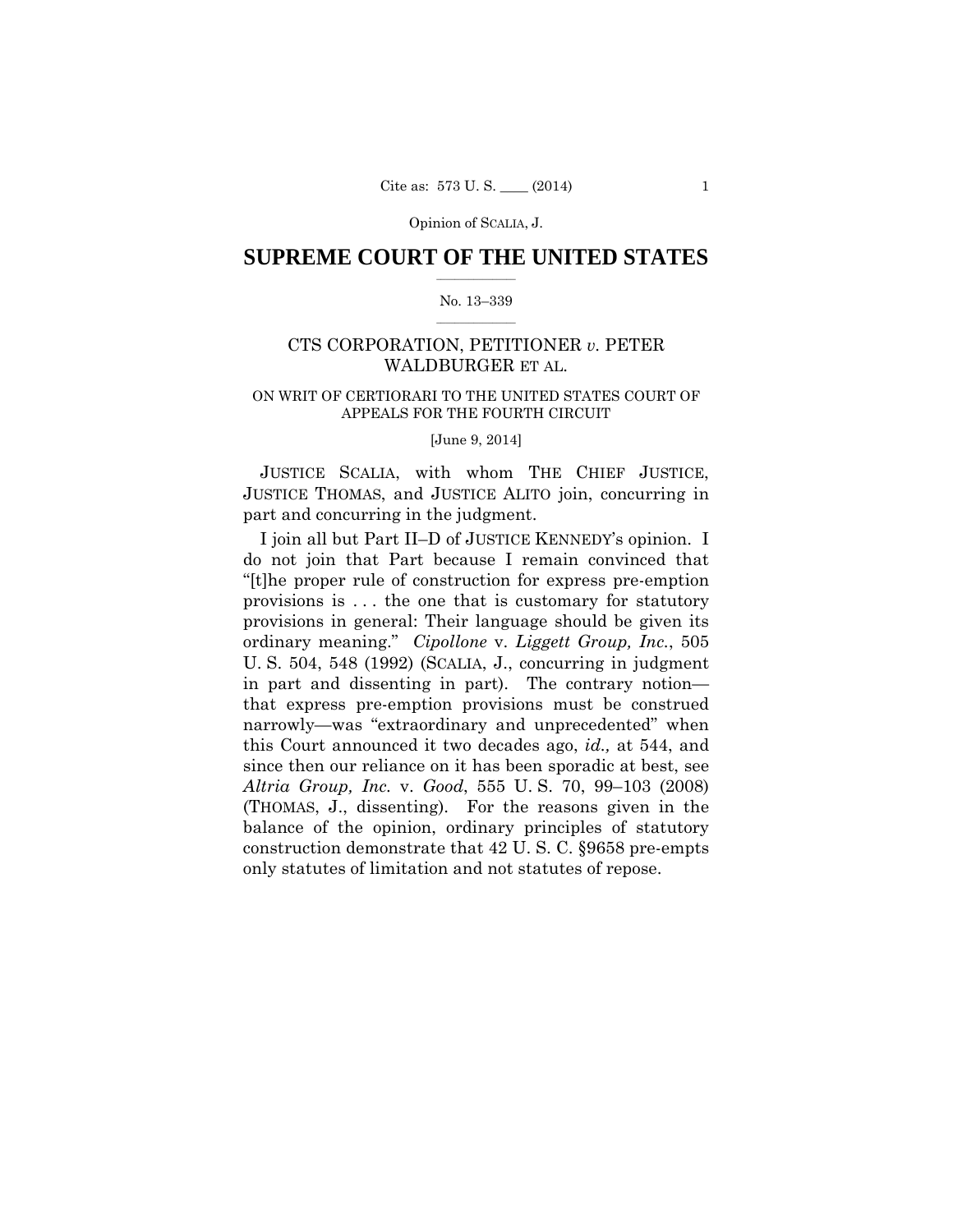## $\frac{1}{2}$  ,  $\frac{1}{2}$  ,  $\frac{1}{2}$  ,  $\frac{1}{2}$  ,  $\frac{1}{2}$  ,  $\frac{1}{2}$  ,  $\frac{1}{2}$ **SUPREME COURT OF THE UNITED STATES**

## $\frac{1}{2}$  ,  $\frac{1}{2}$  ,  $\frac{1}{2}$  ,  $\frac{1}{2}$  ,  $\frac{1}{2}$  ,  $\frac{1}{2}$ No. 13–339

# CTS CORPORATION, PETITIONER *v.* PETER WALDBURGER ET AL.

# ON WRIT OF CERTIORARI TO THE UNITED STATES COURT OF APPEALS FOR THE FOURTH CIRCUIT

[June 9, 2014]

 JUSTICE GINSBURG, with whom JUSTICE BREYER joins, dissenting.

North Carolina's law prescribing "periods . . . for the commencement of actions [for personal injury or damage to property]," N. C. Gen. Stat. Ann. §§1–46, 1–52 (Lexis 2013), includes in the same paragraph, §1–52(16), both a discovery rule and an absolute period of repose. Section 1–52(16) states that personal injury and property damage claims

"shall not accrue until bodily harm to the claimant or physical damage to his property becomes apparent or ought reasonably to have become apparent to the claimant . . . . Provided that no [claim] shall accrue more than 10 years from the last act or omission of the defendant giving rise to the [claim]."

The question presented is whether a federal statute on the timeliness of suits for harm caused by environmental contamination, 42 U. S. C. §9658, preempts North Carolina's 10-year repose provision.

The federal statute concerns hazardous-waste-caused injuries with long latency periods that can run 10 to 40 years. To ensure that latent injury claims would not become time barred during the years in which the injury remained without manifestation, Congress amended the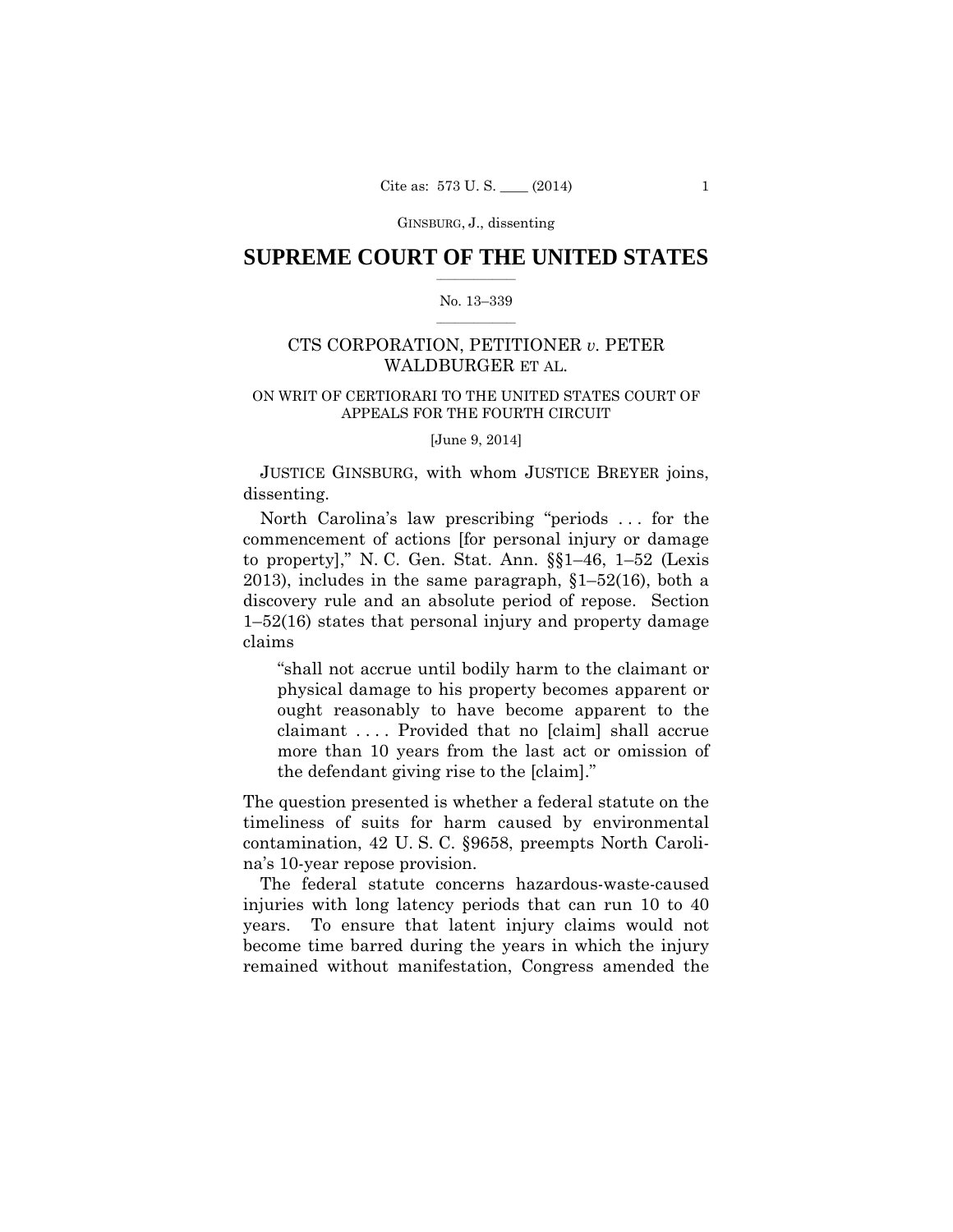Comprehensive Environmental Response, Compensation, and Liability Act of 1980 (CERCLA), 42 U. S. C. §9601 *et seq.,* to include a provision, §9658, on "actions under state law for damages from exposure to hazardous substances." See H. R. Conf. Rep. No. 99–962, pp. 87–88, 261 (1986) (hereinafter Conference Report) (problem centers on when state limitations periods begin to run rather than the number of years they run; Congress therefore established "a [f]ederally-required commencement date"). Captioned "Exception to State statutes," §9658(a)(1) instructs that when the applicable state limitations period specifies "a commencement date . . . earlier than the federally required commencement date," the federal date shall apply "in lieu of the date specified in [state law]."

The Court in the case at hand identifies as the relevant prescriptive period North Carolina's 10-year repose provision. I agree. But as I see it, the later "federally required commencement date,"  $§9658(a)(1)$ , (b)(4), displaces the earlier date state law prescribes.

Section 9658(b)(3) defines "commencement date" as "the date specified in a statute of limitations as the beginning of the applicable limitations period." Under North Carolina law, that date is determined by the occurrence of "the last act or omission of the defendant giving rise to the [claim]." N. C. Gen. Stat. Ann. 1–52(16). The definition key to this controversy, however, appears in §9658(b)(4)(A): "'[F]ederally required commencement date' means the date the plaintiff knew (or reasonably should have known) that [her] injury ... [was] caused ... by the hazardous substance ... concerned." Congress, in short, directed, in §9658(a)(1), that the federally prescribed discovery rule, set out in §9658(b)(4), shall apply "in lieu of " the earlier "commencement date" (the defendant's "last act or omission") specified in N. C. Gen. Stat. Ann.  $§1 - 52(16).$ 

Why does the Court fight this straightforward reading?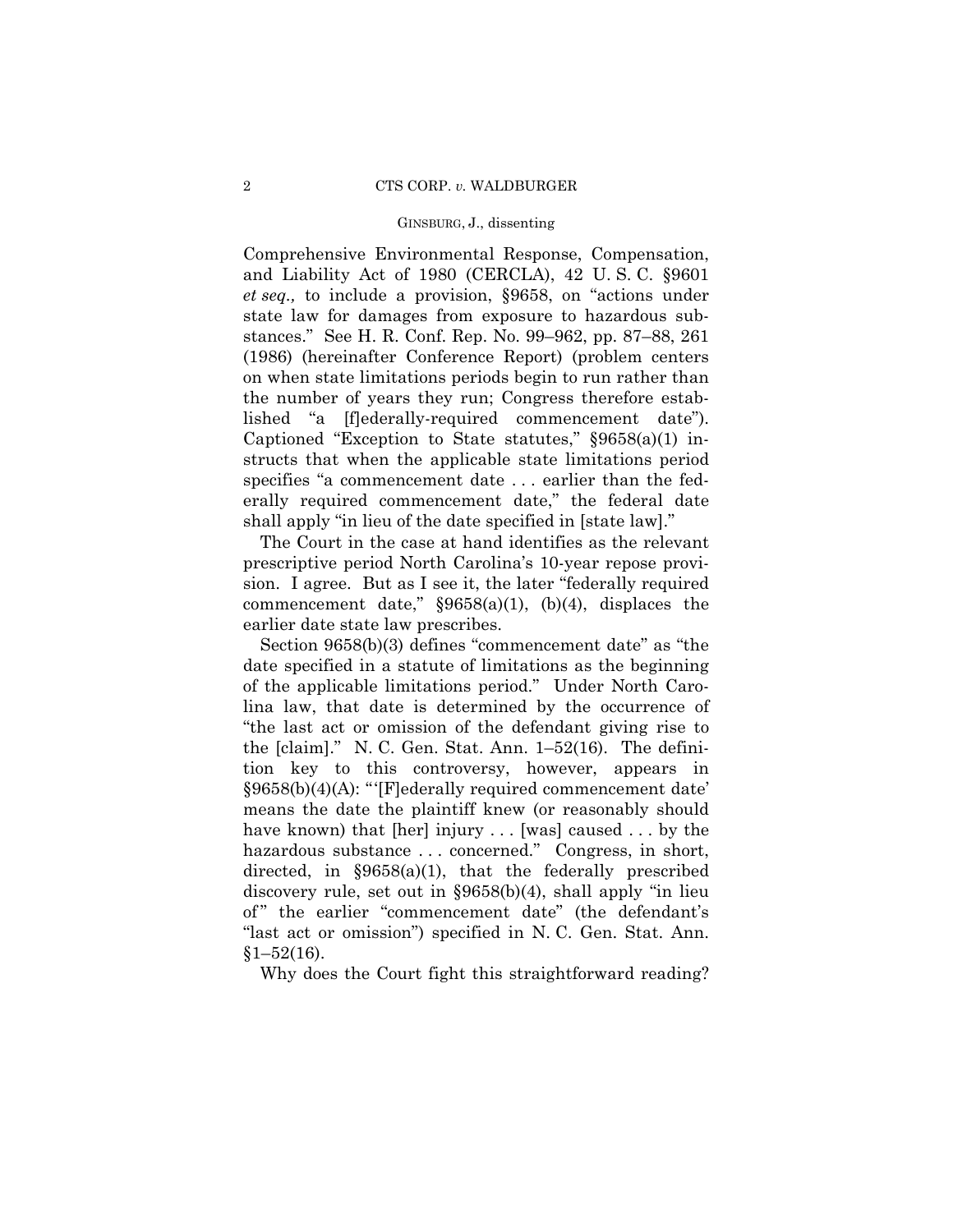At length, the Court's opinion distinguishes statutes of limitations from statutes of repose. See *ante,* at 5–16. Yet North Carolina itself made its repose period a component of the statute prescribing periods for "the commencement of actions."  $\S$  $I-46$ ,  $1-52(16)$ . What is a repose period, in essence, other than a limitations period unattended by a discovery rule? See Senate Committee on Environment and Public Works, Superfund Section 301(e) Study Group, Injuries and Damages from Hazardous Wastes—Analysis and Improvement of Legal Remedies, 97th Cong., 2d Sess., (pt. 1) 255–256 (Comm. Print 1982) (hereinafter Study Group Report).

The legislative history of §9658, moreover, shows why the distinction the Court draws between statutes of limitations and repose prescriptions cannot be what Congress ordered. As the Court recognizes, *ante,* at 2–3, Congress amended CERCLA to include §9658 in response to the report of an expert Study Group commissioned when CERCLA was enacted. That report directed its proposals to the States rather than to Congress. It "recommend[ed] that the several states enhance and develop common law and statutory remedies, and that they remove unreasonable procedural and other barriers to recovery in court action for personal injuries resulting from exposure to hazardous waste." Study Group Report 255. The report then made specific proposals. Under the heading "Statutes of Limitations," the Study Group proposed (1) "that all [S]tates . . . clearly adopt the rule that an action accrues when the plaintiff discovers or should have discovered the injury or disease and its cause" and (2) that States repeal "statutes of repose which, in a number of [S]tates have the same effect as some statutes of limitation in barring plaintiff 's claim before he knows he has one." *Id.,* at 255–256. Both measures are necessary, the report explained, because "many of the hazardous wastes are carcinogens" with "latency period[s] for the appearance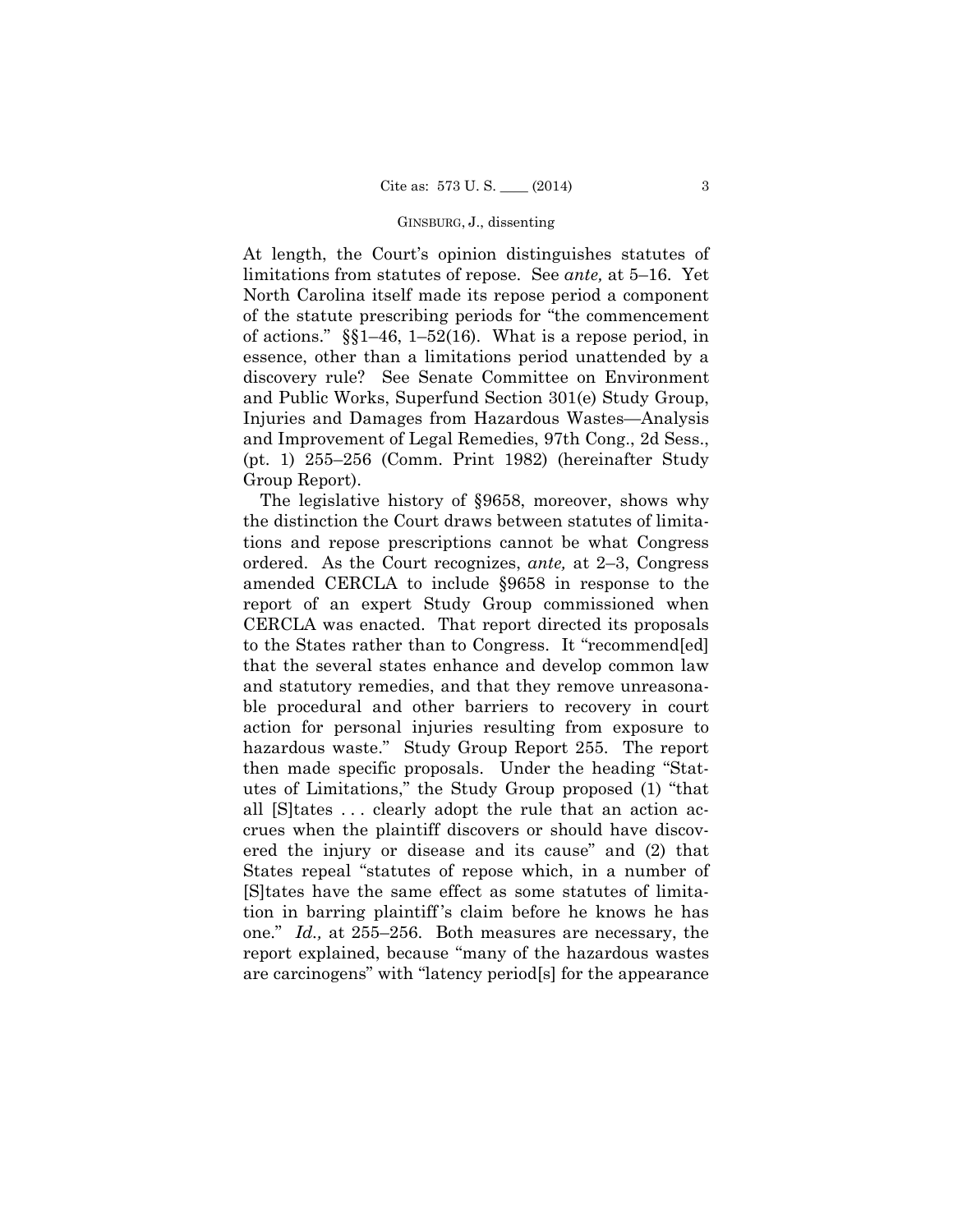of injury or disease . . . likely to [run] for thirty years or more." *Id.,* at 255.

Beyond question, a repose period, like the 10-year period at issue here, will prevent recovery for injuries with latency periods running for decades. Thus, altering statutes of limitations to include a discovery rule would be of little use in States with repose prescriptions.

Rather than await action by the States, Congress decided to implement the Study Group's proposal itself by adopting §9658. *Ante,* at 3. The Conference Report relates the Study Group Report's observation that "certain State statutes deprive plaintiffs of their day in court" because "[i]n the case of a long-latency disease, such as cancer," a limitations period that begins to run before the plaintiff has discovered her injury frequently will make timely suit impossible. Conference Report 261. The Conference Report then states that "[t]his section"—§9658— "addresses the problem identified in the [Study Group Report]." *Ibid.* As the Study Group Report makes clear, "the problem" it identified, to which the Conference Report adverted, cannot be solved when statutes of repose remain operative. The Court's interpretation thus thwarts Congress' clearly expressed intent to fix "the problem" the Study Group described.

In lieu of uniform application of the "federally required commencement date," §9658(b)(4), the Court allows those responsible for environmental contamination, if they are located in the still small number of States with repose periods,\* to escape liability for the devastating harm they cause, harm hidden from detection for more than 10 years. Instead of encouraging prompt identification and remedia-

——————

<sup>\*</sup> See Conn. Gen. Stat. §§52–577, 52–584 (2013) (three years); Kan. Stat. Ann. §60–513(b) (2005) (10 years); Ore. Rev. Stat. §12.115 (2013) (10 years). See also *Abrams* v. *Ciba Specialty Chemicals Corp.*, 659 F. Supp. 2d 1225, 1228–1240 (SD Ala. 2009) (discussing Alabama's 20 year common-law rule of repose and holding that §9658 preempts it).